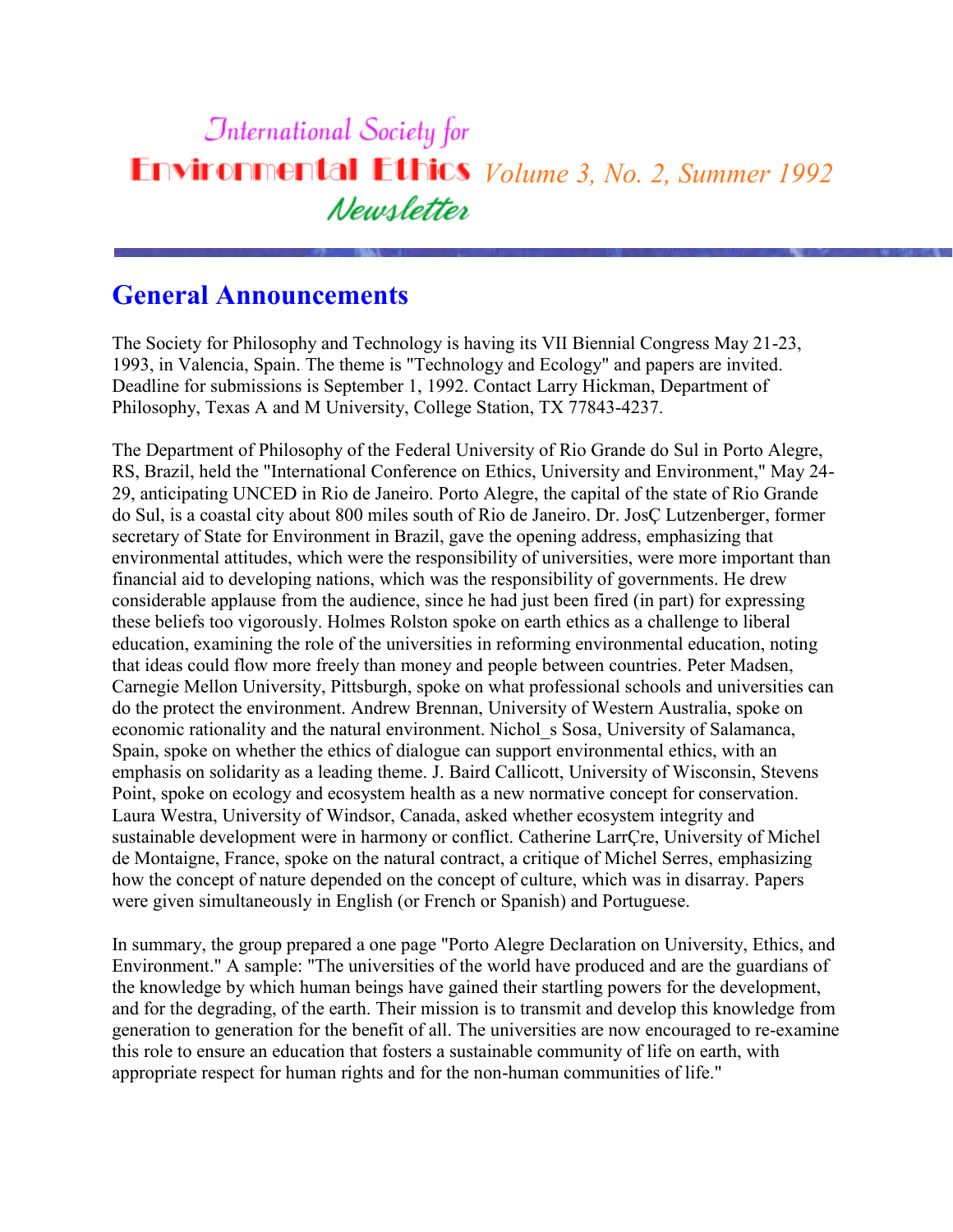The Third International Conference on Ethics and Development was held at the Universidas Nacional Autonoma de Honduras, in Tegucigalpa, Honduras, June 21-27, sponsored by the International Development Ethics Association (IDEA), The theme of the meeting was "The Ethics of Ecodevelopment: Culture, the Environment, and Dependency." Holmes Rolston Baird Callicott, and Bryan Norton attended, representing the International Society for Environmental Ethics. Kate Rawles of the University of Lancaster, also an ISEE member, attended, after she rode a bicycle 1,500 miles from Venezuela's Atlantic shore to the Pacific coast of Ecuador to raise money for Third World delegates to attend the conference.

Some sessions: An analysis of the Rio Conference; Rolston and Callicott on wilderness in the Third World, papers on value and nature, wildlife preservation in an Indian development context, communication as an integral part of an environmental conscience, ambiguity in the meaning of international development, environmental ethics and ethnophilosophy, the ethics of national debt, metaphor in development and environmental ethics (garden, lifeboat, Mother Earth), and dozens more.

ISEE held a session at the World Congress on Violence and Human Coexistence, July 13-17 in Montreal. A panel focused on Ecofeminism and Environmental Violence. Panelists included Mary Mahowald, Michael Fox, Marti Kheel, David Rothenberg, and Laura Westra. This was the first francophone session of ISEE, organized by members Philippe CrabbÇ, Director of the Institute for Research on Environment and Economics (IREE), Ottawa University, and JosÇ Prades, University of Quebec at Montreal. Other papers were: AndrÇ Beauchamp, "L'inÇgalitÇ des rapports de force dans la lutte environnementale"; Robert Tessier, "Environnement et sociÇtÇ: une violence naturelle et rÇciproque"; Denis Dumas, "RationalitÇ et violence: quelques remarques critiques a propos du physiocentrisme"; Philippe CrabbÇ, "La DÇclaration de Rio, l'Ordre du jour - 21 et l'Çethique: le point de vue d'un Çconomiste." The North American Society for Social Philosophy meets at Davidson College, Davidson, N. C.,

July 31-August 1. Papers include James Sterba and William Aiken, "Violence against the Environment," Tibor Machan, "Why Human Beings Come First," Laura Westra, "A Transgenic Dinner: Ethical and Social Issues in Biotechnology Agriculture."

The Society for Business Ethics meets at Las Vegas, NV August 7-8, with a session on business and the environment. Sample paper: Michael Hoffman and Robert E. Frederick, "Environmental Risk Problems and the Language of Ethics.

Robin Attfield has been promoted to Professor at the University of Wales, Cardiff. Attfield is the author of THE ETHICS OF ENVIRONMENTAL CONCERN, revised edition recently from the University of Georgia Press, and A THEORY OF VALUE AND OBLIGATION, which includes an account of the values in and duties to the natural world. He was editor of VALUES, CONFLICT AND THE ENVIRONMENT, a report of the Ian Ramsey Centre, Oxford, proposing a method of comprehensive weighing of environmental values. With Barry Wilkins, he edited INTERNATIONAL JUSTICE AND THE THIRD WORLD. He and Andrew Belsey are organizing the Royal Institute of Philosophy conference on "Philosophy and the Natural Environment," to be held at Cardiff in June 1993 (see upcoming events). Robert Elliot spoke on "Ecological Values, Human Values and Environmental Policy" at the International Forum for Biophilosophy" in Budapest, March 16-18.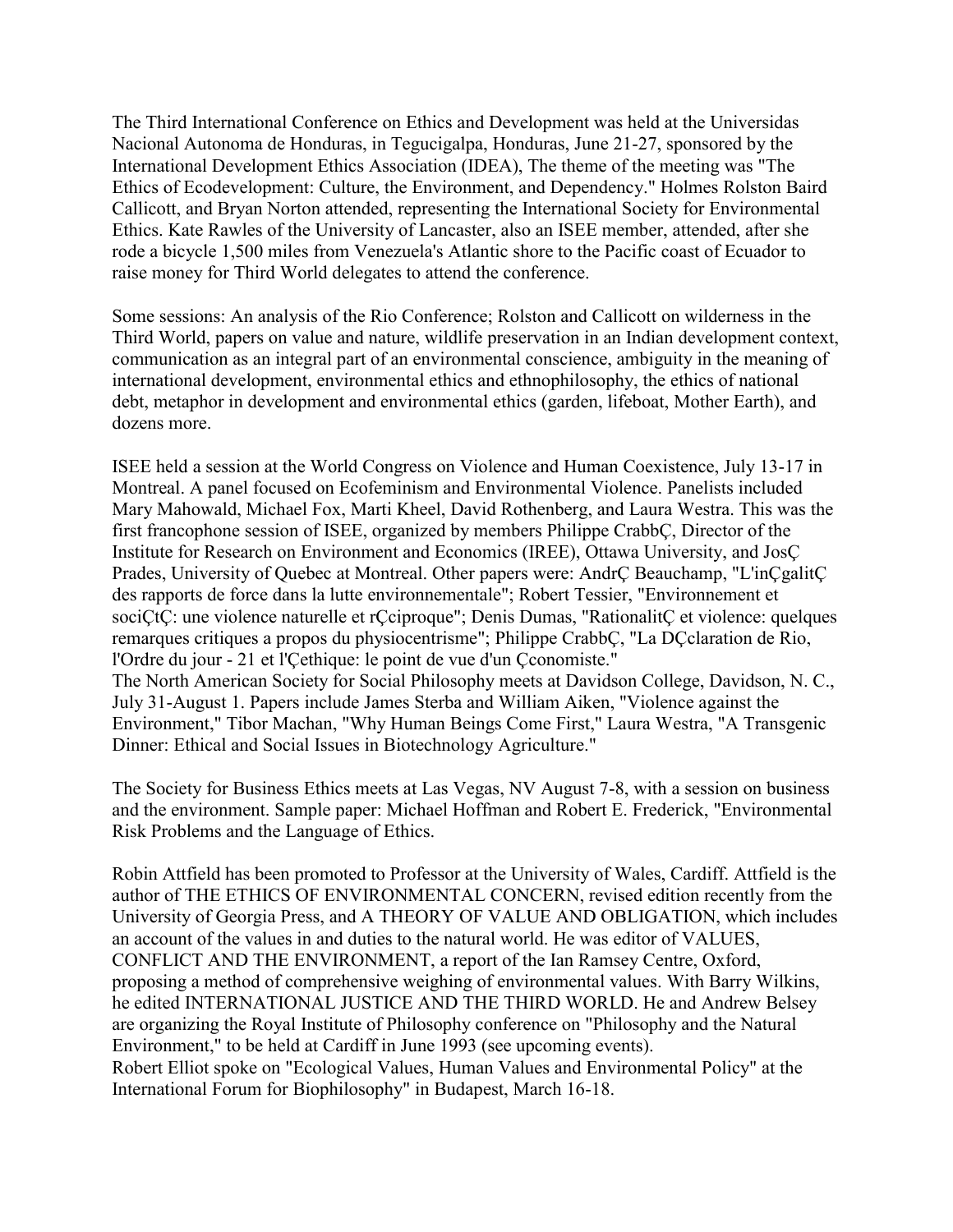The Departments of Philosophy and Politics at the University of New England, Armidale, Australia, have introduced a new unit for undergraduates, "Ethical and Political Aspects of Environmental- ism."

Patricia Werhane, Loyola University in Chicago, and the Society for Business Ethics invite the ISEE to cosponsor with them a special issue of the BUSINESS ETHICS QUARTERLY, March 1993, devoted to "Business and the Environment." ISEE members and others are encouraged to submit papers, from which about five will be selected for publication in this theme issue. Send papers and address inquiries to Laura Westra, Department of Philosophy, University of Windsor, address below.

The Fifth World Wilderness Congress will be held in Tromso, Norway, September 24-October 1, 1993. The theme is wild nature and sustainable living in circumpolar regions. David Rothenberg is organizing a delegation of philosophers. He solicits papers from all philosophical perspectives on wilderness, emphasizing criticism and clarification of what the "wild" means in relation to conservation goals. The aim is analysis that will be useful for conservation, as well as advancing philosophical inquiry and understanding of nature. Papers should attempt to show why philosophy can illuminate our understanding of whatever human place there should be in the purest parts of nature. The papers may be published in the journal INQUIRY in Norway and/or in book for in the United States. Send preliminary ideas as soon as possible, or completed papers by March 1, 1993, to David Rothenberg, 351 Harvard St., #2F, Cambridge, MA 02138. Phone 617/497-7825. Fax 617/876-0157.

The Annual Business Meeting and Election of Officers was held at the Central Division APA in Louisville, KY, on Friday, April 24, 9.30 p.m., following the ISEE session that evening. Officers re- elected, on the nomination of the Nominations Committee, Jack Weir, chair, were: President: Holmes Rolston, III, term to expire spring 1994 Vice-President: Eric Katz, 1994 Secretary, Laura Westra, 1995 Treasurer, Peter Miller, 1993 The Nominations committee has also recommended a constitutional change to separate the office of President from the Editorship of the Newsletter.

ISEE now has over 450 members in 20 nations around the world.

In general the annual deadlines for paper submissions for the three ISEE sessions regularly held at the three divisional American Philosophical Association meetings are: Eastern Division, March 1 Central Division, January 1 Pacific Division, January 1

For one of the sessions at Central APA, Laura Westra (address at end of newsletter) invites the presentation of case studies in environmental ethics. This need not be in paper form, but by persons who are willing to summarize and briefly discusses cases that can serve as the basis of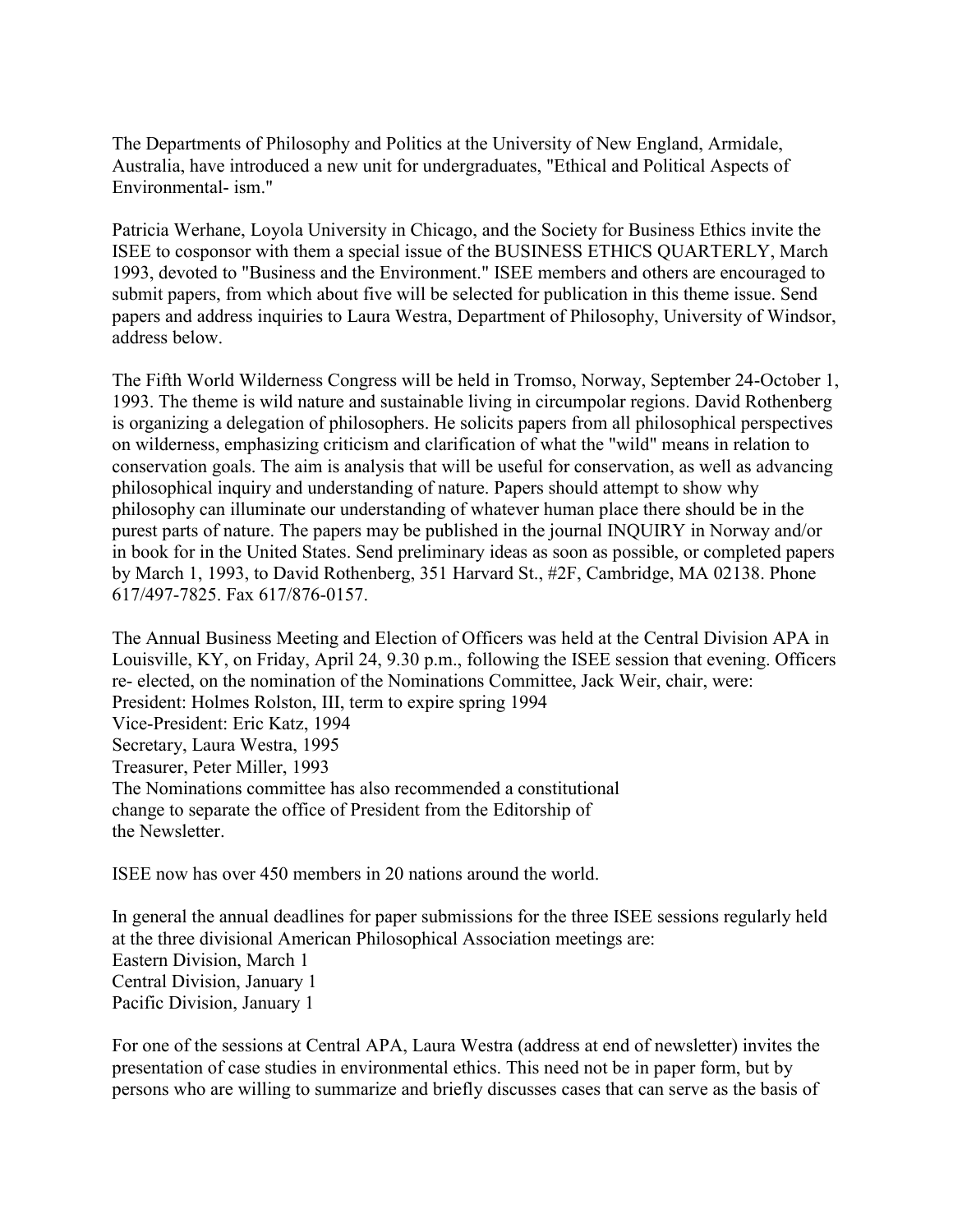discussion.

Wouter Achterberg is serving as the contact person for the United Kingdom and Europe (Eastern Europe, see below). He replaces Andrew Brennan, who has taken a position in Australia. Those in that area should send their dues to him (the equivalent of \$ 10 US) at the Department of Philosophy, Nieuwe Doelenstr. 15, 1012 CP, Amsterdam, Netherlands.

Jan Wawrzyniak is serving as the contact person for Eastern Europe. He is on the faculty in the Department of Philosophy at Adam Mickiewicz University of Poznan, Poland. Because of the fluid economic situation in Eastern Europe, members and others should contact him regarding the amount of dues and the method of payment. He also requests that persons in Eastern Europe send him information on classes in environmental ethics and environmental conservation and policy taught in universities there, as well as information about recent publications, conferences, and environmental issues and cases with ethical implications. He hopes to attach a regional newsletter to this general international one, as well as to share such information with the international membership of the society. Business address: Institut Filozofii, Adam Mickiewicz University, 60-569 Poznan, Szamarzewskiego 91c, Poland. Phone: 48 (country code) 61 (city code) 46461, ext. 288, 280. Fax: 48/61/527214. Home address: 60- 592 Poznan, Szafirowa 7, Poland. Phone 48/61/417275. Checks can be sent to his home with more security.

Robert Elliot is the contact person for Australia and New Zealand. Send membership forms and dues in amount \$ 15.00 Australian (\$ 7.50 for students) to him. Address: Department of Philosophy, University of New England, Armidale, NSW, 2351, Australia. Phone (087) 7333. Fax (067) 73 3122.

Members and others are encouraged to submit appropriate items for the newsletter to Holmes Rolston, Department of Philosophy, Colorado State University, Fort Collins, CO 80523, who is editing this newsletter. Phone 303/491-5328 (office) or 491-6315 (philosophy office) or 484- 5883 (home). Fax: 303-491-4900, 24 hours. News may also be submitted to Laura Westra, Department of Philosophy, University of Windsor, Ontario, Canada N9B 3P4, and Canadian news is best directed to her. Items may also be submitted to other members of the Governing Board. Include the name of an appropriate contact person, where relevant and possible. International items are especially welcomed. The Newsletter is assembled shortly after January 1, April 1, July 1, October 1.

### **Ethics and the Environment at Rio**

The Rio Conference drew 118 heads of state and government, delegations from 178 nations (virtually every nation in the world), 7,000 diplomatic bureaucrats, 30,000 advocates of environmental causes, and 7,000 journalists. The Earth Summit brought together the largest number of world leaders that have ever assembled with a single aim, in this case, to join environment and development. It was "the mother of all summits," "the biggest gathering of world leaders ever held." (WALL STREET JOURNAL, May 29, p. 1) The Conference received sustained, top level attention by world leaders, and, through media coverage, world attention for such major environmental issues as global climate change, biological diversity, deforestation, and pollution. (Thanks, in what follows, to Willard Eddy and Lee Speer for monitoring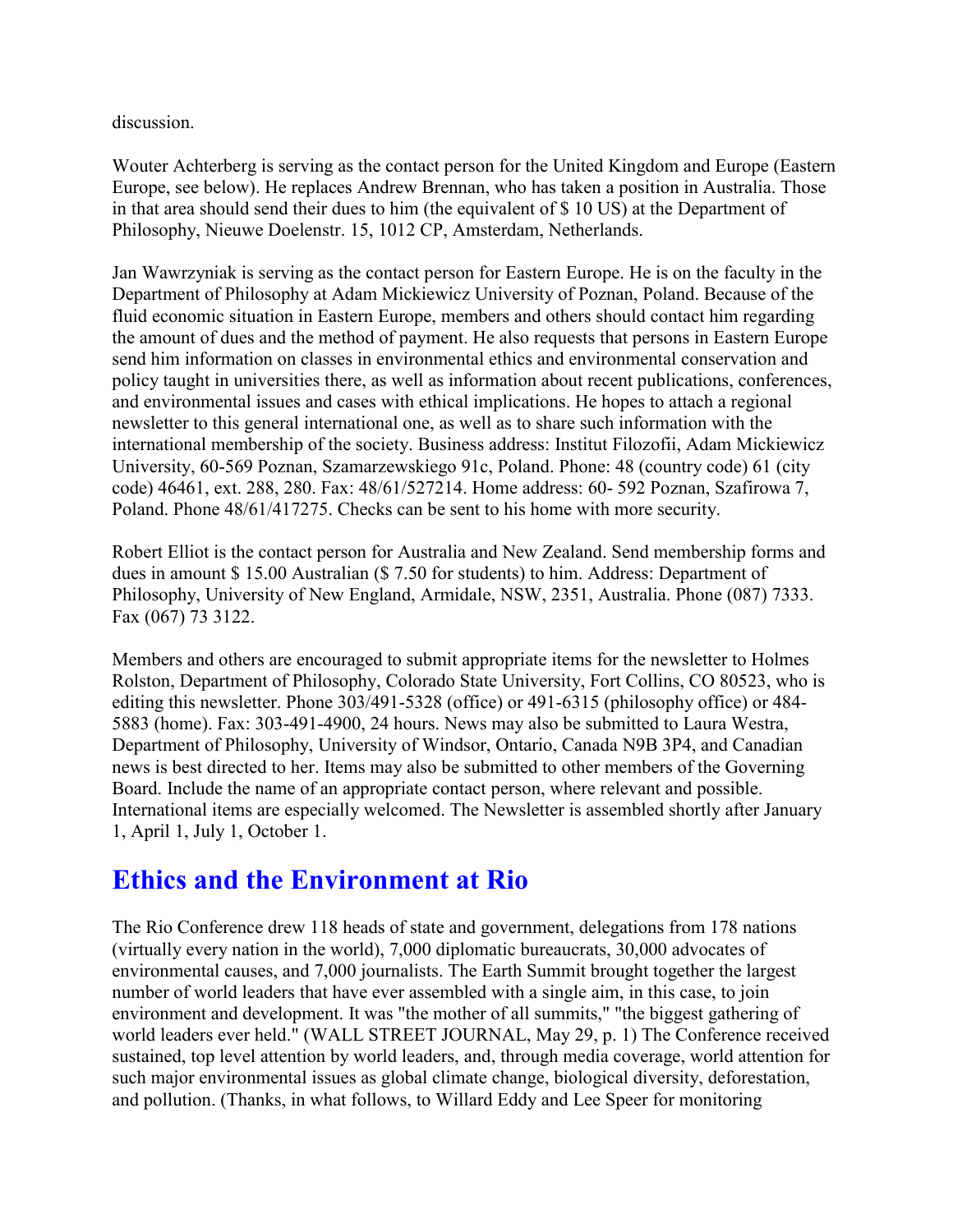newspaper coverage while Rolston was in Brazil.) There was also little concrete action, although some beginnings were made. "It's a flawed beginning, but it's a beginning on a grand scale," said John Adams of the National Defense Council. It was "a start on managing what's left of this place," said William Stevens in the NEW YORK TIMES (May 31, sec. 4) "The dramatization and huge turnout underscore the environment's rise to the fore of the global agenda." (WSJ, May 29). The analogy most often drawn was to the United Nations General Assembly adopting the (then thought innocuous and vague) Universal Declaration of Human Rights in 1948. "Universal human rights" started out as mostly rhetoric and increasingly became an important force shaping national behaviors.

The International Society for Environmental Ethics was an official observer organization of the UNCED conference, and invited to send two delegates, which gave authorized access to the UNCED meetings, including the plenary sessions, a general debate, and the main committee, working its way through Agenda 21, although not to some of the executive sessions. Holmes Rolston and Baird Callicott attended as official delegates. (Rolston and Callicott also spent a week in the Amazon, and Rolston spent a week in the Pantanal.) There were about 1100 other official observer NGO's, although not more than 200-300 actively in evidence at the UNCED meetings.

At the parallel Global Forum, there were 3,738 nongovernmental organizations (NGO's) that had something to say about the environment, from 153 countries. Brazil deployed over 35,000 army troops to increase security in a city notorious for its kidnappings of the wealthy and important, also for its crime rates, especially robbery of visitors. In the last five years, tourist revenues in Rio have dropped by half, owing to fears for security. Further, "some of the people we have invited have rather nasty enemies," said Marco Azambuja, a Brazilian diplomat, explaining the security.

Ethical issues were everywhere. It was a GLOBAL MORALITY PLAY (with Bush as the villain?) It became a discussion of virtually every problem facing the human race: natural resources, poverty, political injustice, women's issues, moral and spiritual values. These are also the most complex problems facing the world and on a scale hitherto unprecedented.

For philosophers, including ethicists, who distinguish between attacking arguments and attacking persons, these two kinds of attacks were seldom separated at Rio. There was incessant bashing of the North, of the rich, of Americans, of the American lifestyle, of Europeans, of the Japanese, of greed, of inept government, of foolish people, of overdeveloped and underdeveloped peoples, of white males, of males, of business, of profit, of technocrats and engineers, of paternalistic do gooders, of Christians, of secular materialists--hardly anyone comes through uncensured. Perhaps in applied ethics the distinction between attacking arguments and attacking persons cannot be maintained, since persons reside in their ethics, and a bad argument will lead to censurable behavior. Also justifications are difficult to separate from rationalizations. Philosophers are accustomed to being critics; nevertheless, it is sobering to be a member of a society that the target of such impassioned attacks. The U.S. is No. 1 on the list of the "worst" nations on environmental policy (in a ranking at the Summit by 150 leading NGO's, with Saudi Arabia second). It is also sobering to see so many world leaders inclined to pin responsibility on someone else and to duck strong measures that could hurt them economically or politically.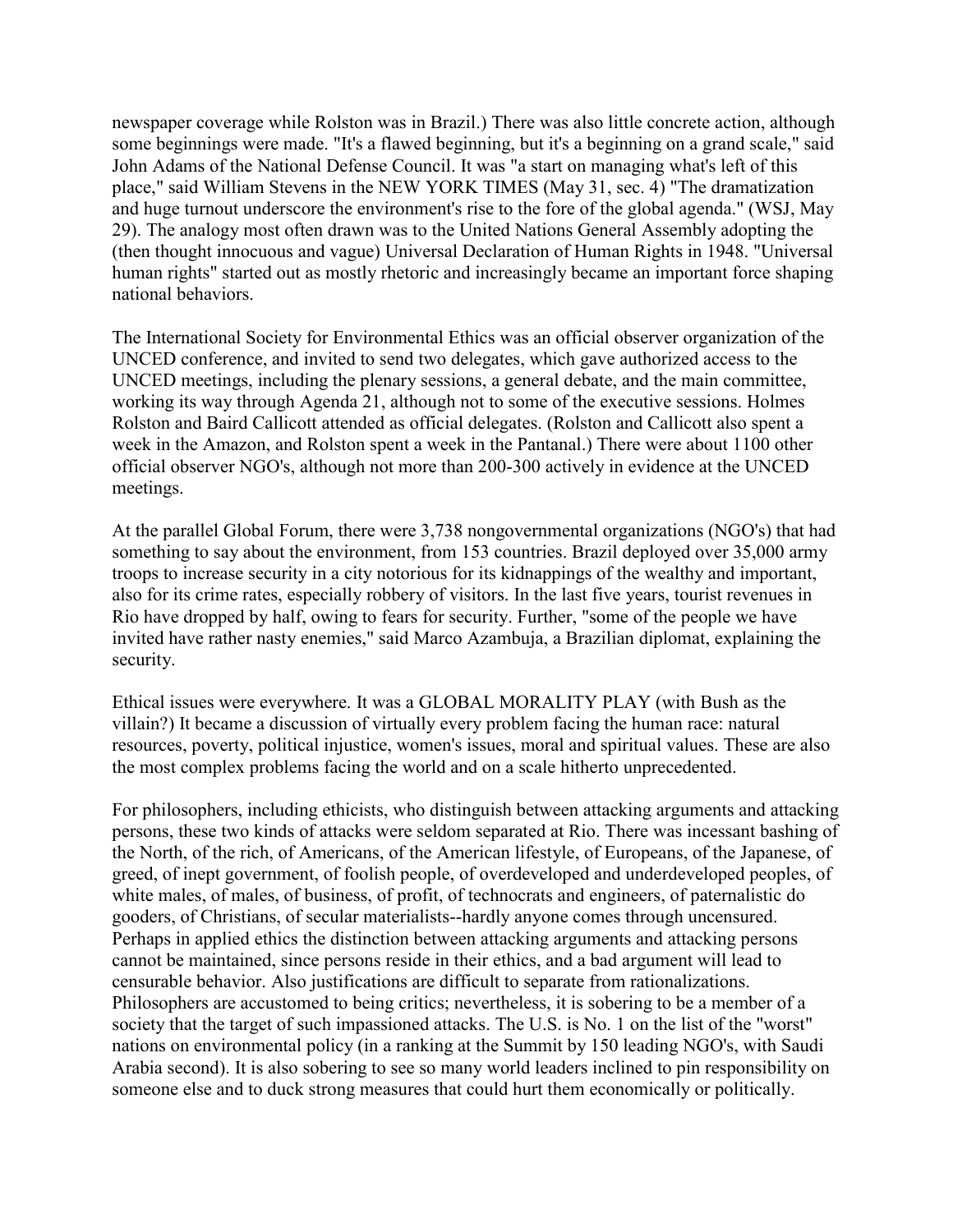### **Some Sample Ethical Judgments**

"The real key to survival of the human species is a revival of the moral and spiritual values which are the undergirding of our civilization." Maurice Strong (quoted in CHRISTIAN SCIENCE MONITOR, June 2, p. 4).

"The summit must establish a whole new basis for relations between rich and poor, North and south, including a concerted attack on poverty as a central priority for the 21st century." Maurice Strong (quoted in WALL STREET JOURNAL, May 29, p. 6).

"Changes in life styles of the rich to those that are less polluting and wasteful is essential to reaching sustainable development." (RIO DECLARATION, in a draft text).

Industrial countries must bear an extra burden for cleaning up the environment because their prosperity has caused much of the degradation. "The industrial countries must be conscious of their particular responsibility in this regard." (German Chancellor Helmut Kohl)

"The U.S. occupies the position of the superpower and the only power, but with one of the weakest leaderships in its history, and with its eyes on the elections and not on its responsibility for everyone's future." (Former Brazilian president Jose Sarney, and one of President Bush's hosts).

"We routinely choose to indulge our own generation at the expense of all who will follow." "The engines of distraction are gradually destroying the inner ecology of the human experience. Essential to that ecology is the balance between respect for the past and faith in the future, between a belief in the individual and a commitment to the community, between our love for the world and our fear of losing it--the balance, in other words, on which an environment of the spirit depends." (Senator Albert Gore, leading the Senate Delegation to Rio, and in his book, EARTH IN THE BALANCE)

"We can no longer separate the future habitability of the planet from the current distribution of wealth." (Lester Brown, Worldwatch, speaking at Rio)

"Third World governments want money, and to get it are prepared to hold hostage their people and the environment upon which their people depend." (Patricia Adams, Probe International, a Toronto environmental group, "Rio Agenda: Soak the West's Taxpayers," WALL STREET JOURNAL, June 3)

"With the end of the Cold War, the issue of the environment is brought to the fore. There's a lot of resentment because the northerners want the south to stop things like deforesting, but they don't offer any alternatives. If Malaysia, Ghana and Thailand can't cut their timber, what can they do?" (Ademola Salvan, Nigerian environmentalist)

"There never was a fair and consultative approach ... rather a one way lecture." "We are certainly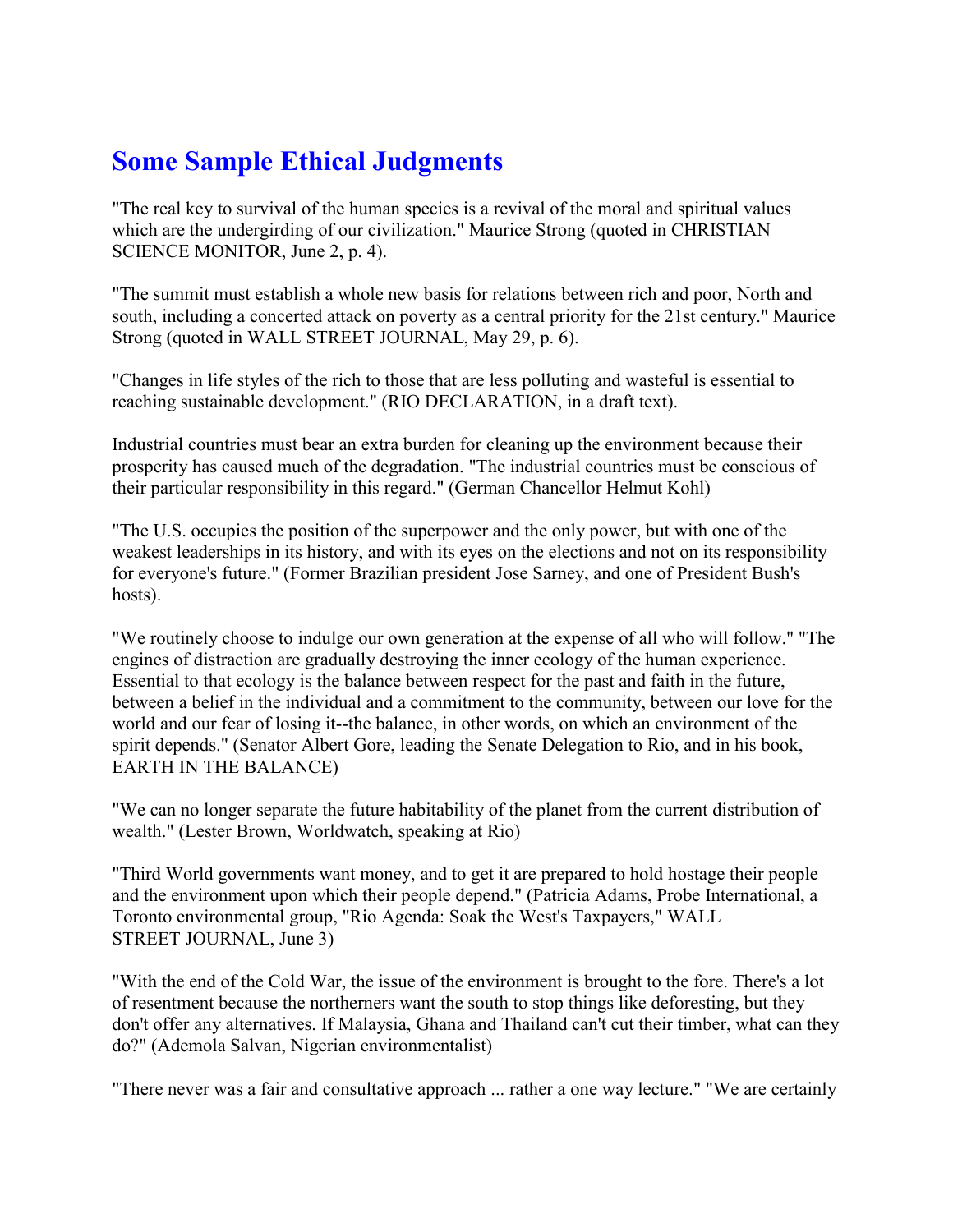not holding our forests in custody for those who have destroyed their own forests and try to claim ours as part of the heritage of mankind." (Ting Wen Lian, Malaysian delegate) Malaysia and the U.S. are the two largest timber exporting nations in the world.

"The agenda [for Rio] was fixed up more with the interests of the north than the rest of the world. They wanted to talk about ozone, biodiversity, the forest and the oceans. We wanted to talk about what's happening to our cities." (Margarita Pacheco, Columbian environmentalist)

"We cannot tell the Third World the wastebasket is full because we filled it, now you have to help us empty it." (Norwegian Prime Minister Gro Harlem Brundtland, referring to the so called "environmental debt" the carbon pollution build up, to be offset by the forests of the Third World.) "We will not be forgiven," she continued, "if we leave future generations to cope with global changes that we have undone."

"The Third World cannot wrap itself in a green flag and lecture to everybody. It's a mixed record." (Michael Wright, Senior Vice President of the World Wildlife Fund)

"We cannot save the environment if the rich refuse to provide greater aid to the poor, and are also reluctant to improve the terms of trade." (Anwar Saifullah Khan, Pakistan's environment minister)

"The Bank's effectiveness in combating poverty while protecting the environment is the benchmark against which our performance as a development institution should be judged." (Lewis Preston, World Bank president, in a speech at Riocentro)

The World Bank is "one of the greatest promoters of poverty and environmental destruction in the world." (Martin Khor, Malaysia, head of the Third World Network) "The World Bank is one of the most unaccountable institutions on the planet." (Smithu Kothari, of India)

There were "serious deficiencies in the measures taken to safeguard the human rights of thousands of people and to ameliorate the environmental impacts of the world's largest hydroelectric and irrigation complexes." "It seems clear that engineering and economic imperatives have driven the projects to the exclusion of human and environmental concerns." (World Bank commissioned report on the Narmada Valley Project in India, lead author Bradford Morse, former U.S. Congressman and once head of the United Nations Development Program, in a report released while the Rio conference was underway) (CHRISTIAN SCIENCE MONITOR, June 25, p. 15).

"Its so easy to talk environmentalism, but when you really get there, you find that the forces of greed are very powerful. When you do something for the environment, people don't applaud it that much. They call it anti-business, flakery, and moonbeam." "Money and corruption are at the heart of the rape of the earth." (Former California Governor Jerry Brown, Jr.)

"We refuse to discuss population without the conference taking into account the fact that, for example, one person living in the United States consumes 200 times more energy than someone living in any developing country." (Rocias Darcy de Olivera, Brazilian Women's Coalition)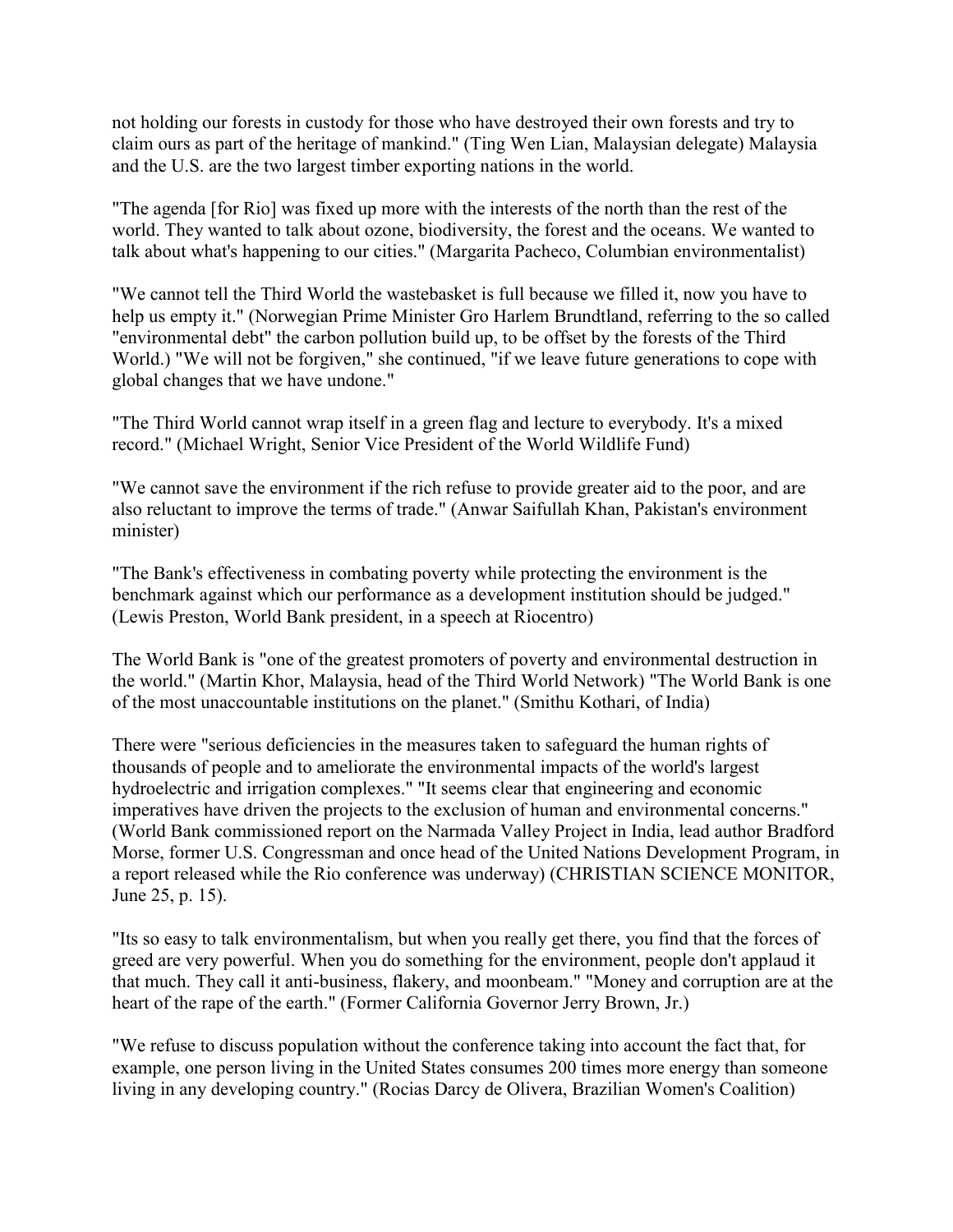"The economy of growth ... must give way to the economy of equity" and this will require "the reconstruction of ... values and institutions." (Gerhard Piel, founder and publisher of SCIENTIFIC AMERICAN, in EMBRACING EARTH [see recent books])

See also (below) the scientists and Nobel laureates on "the greatest evils which stalk our Earth."

### **Naturalistic Environmental Ethics at Rio**

Environmental ethics in the naturalistic sense, direct concern for animals, plants, species, ecosystem was less evident than might have been anticipated, and perhaps more subdued than it might have been if the rich-poor controversy had not become so unexpectedly intense. Third World nations had already made it clear that they did not want an "Earth Charter." That was too much environment and not enough development. Concern for nature directly was likely to be taken for an elitist luxury, an inhumane overlooking of the human poverty of the third world. "Ecologists care more about plants and animals than about people," complained Gilberto Mestrinho, governor of Amazonas state. Or it was likely to be taken as insincere, unless accompanied by large donations to those being asked to preserve nature. "Human beings are at the centre of environmental and developmental concerns" (RIO DECLARATION, Principle 1, the working text).

Nevertheless such environmental ethics was often present. Some samples:

"Human beings are entitled to live in a sound environment, [in dignity and in harmony with nature for which they bear the responsibility for protection and enhancement]." (RIO DECLARATION, alternative language for Principle 1, which was rejected)

"All States share [a] common but differentiated [responsibility] [responsibilities] [to conserve, protect and restore the health and integrity of the Earth's ecosystem] for [preventing,] containing, reducing, and eliminating global environmental damage and for [maintaining or] restoring the ecological balance of [the] Earth. [To this end they [shall] [should] cooperate on the basis of a global partnership]." (RIO DECLARATION, Principle 7, working and bracketed text)

"You have a moral obligation not to operate in a way that will cause other species to become extinct. Other species have as much right to happiness and enjoyment on this planet as we do." (Alistair Graham (World Wildlife Fund) on the biodiversity convention)

"Earth is a living organism with inherent value, not a storehouse of things for human exploitation and consumption. As such it is sacred, beyond the reckoning of property values." (California Assemblyman Tom Hayden [D-Santa Monica], a UNEP Advisor at the Summit, also in LOS ANGELES TIMES, June 18)

JosÇ Lutzenberger, the recently dismissed environmental minister of Brazil and much in evidence at the Summit, is Brazil's leading exponent of the Gaia principle. The Dalai Lama also addressed the Global Forum on the sacred in nature, and religious groups were well represented there.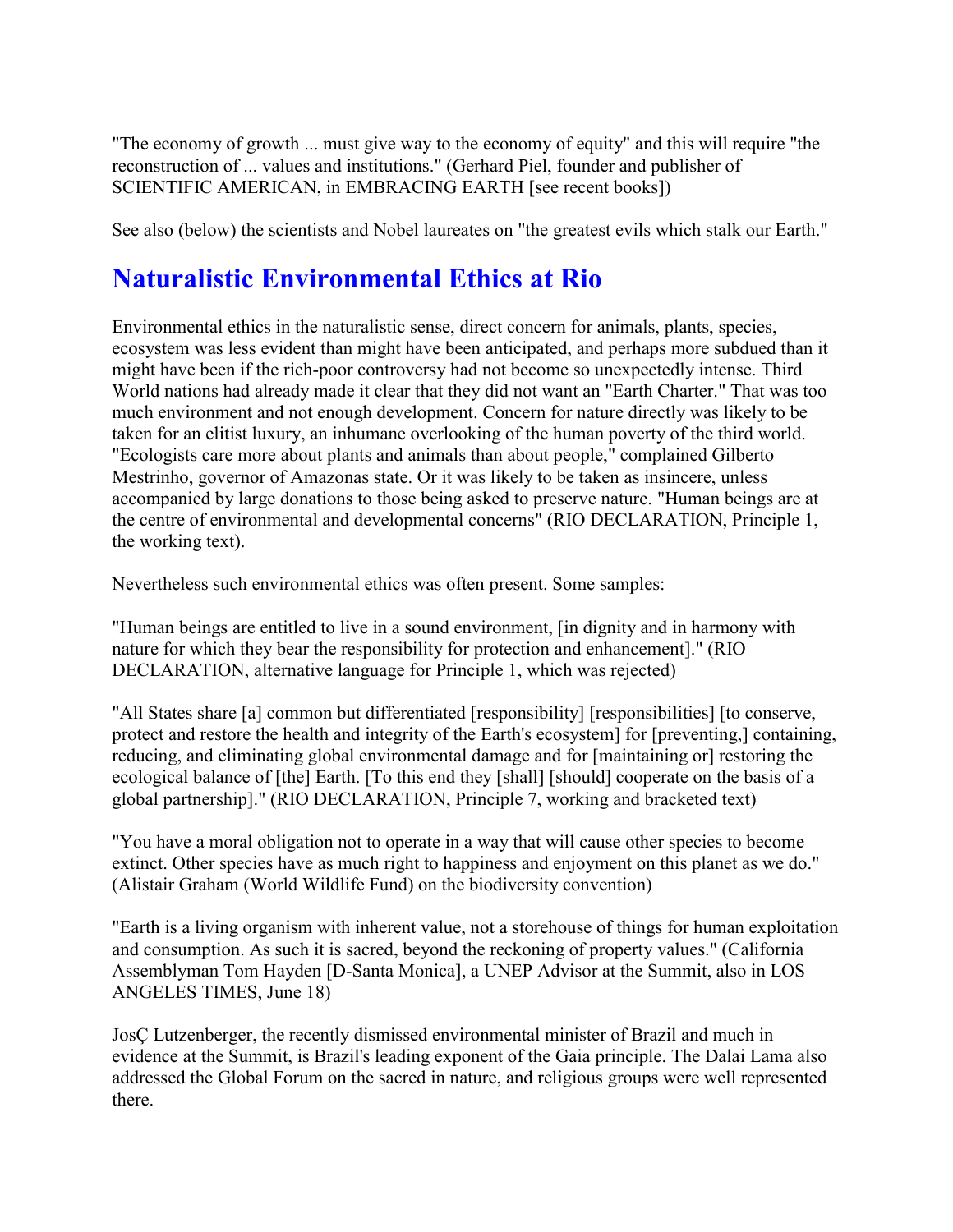"We the participants of the Morella Symposium urge the leaders of the world at the Earth Summit to be held in Rio in June 1992 to commit themselves to ending ecocide and ethnocide. ... If the latter half of the 20th century has been marked by human liberation movements, the final decade of the second millennium will be characterized by liberation movements among species, so that one day we can attain genuine equality among all living things." (The MORELLA DECLARATION, from a meeting in Mexico, and published as a full page appeal in the NEW YORK TIMES, May 31)

"Man is not an omnipotent master of the universe. ... The world we live in is made of an immensely complex and mysterious tissue about which we know very little and which we must treat with utmost humility." "Nothing but the arrogance of an alleged master of the world and superior proprietor of reason could have produced the erroneous concept [that has resulted in global environmental degradation]. ... The main problem ... goes deeper: man's attitude toward the world, toward nature, toward other humans, toward being itself." (Vaclav Havel, President of Czechoslovakia, "Rio and the New Millennium," NEW YORK TIMES, June 3, p. A15) "This is truly a historic gathering. And the Chinese have a proverb, if a man cheats the earth, the earth will cheat man. ... We must leave this earth in better condition than we found it, and today this old truth must be applied to new threats facing the resources which sustain us all, the atmosphere and the ocean, the stratosphere and the biosphere. Our village is truly global. ... And now for a simple truth. America's record on environmental protection is second to none." (U. S. President George Bush, addressing the Summit, speech extracts in NEW YORK TIMES, June 13) In general, environmental issues turned out to go more and more to the core of the whole economic and political system. The charges and countercharges left hardly anybody untouched, unchallenged and unfaulted.

### **New Polarities**

The U.S. was reluctant to lead, so was Japan. Russia is out of the picture. The European Community broke with the U.S. on almost all the important issues discussed, but the 12 EC nations could not themselves agree on the showcase set of conservation measures they had hoped for (a carbon tax, for example). Other nations (Third World or other) intermittently attempted leadership, regularly so, for example, Pakistan as chair of Group of 77, the coalition of developing countries (actually now 128 countries). The U.S. as the sole surviving superpower found itself in a United Nations arena where every nation got equal time regardless of population level, prosperity, or political power (symbolized by the 7 minutes given each head of state), and found itself isolated by criticism and envy. President George Bush, "the environmental president," found himself, reluctantly, the Earth Summit's most controversial (and censured) figure. The U. S. seemed to be abdicating environmental leadership just as the issues was moving to center stage.

The Conference was the first major international conference to take place in the post-Communist world. The First-Second World conflict had ordered priorities in the industrial world for much of the century. That gave UNCED opportunity to reorder priorities on the international scene, a scene on which Communism was no longer seriously present, outside Maoist China. So this was the first conference to explore what international confrontation is like without the East-West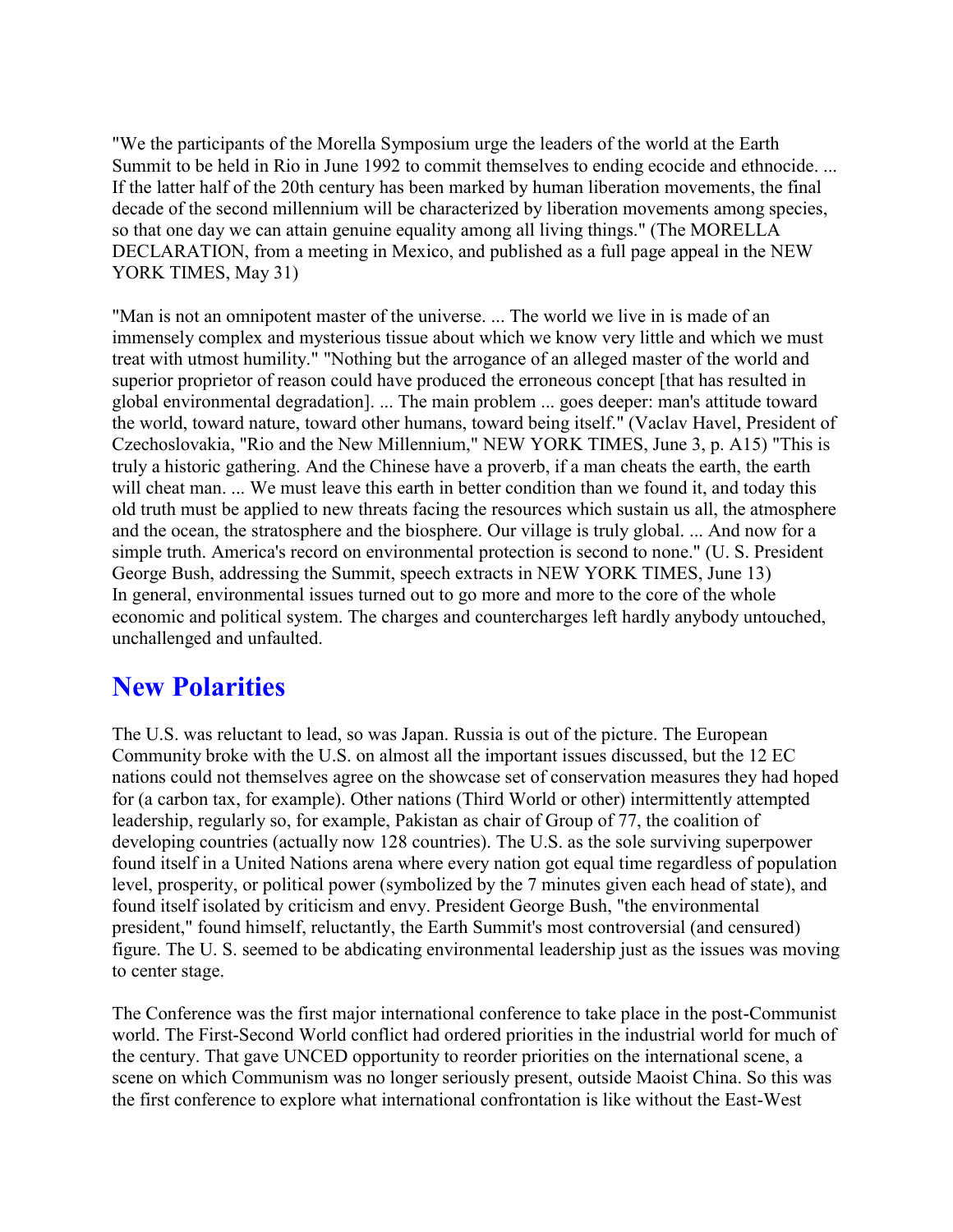polarity, which left many nations in uncertain orientations. World security is becoming less and less a military matter and "instead is acquiring an economic and ecological dimension." (Boutros Boutros-Ghali, Secretary General of the UN)

Asked to assess the performance of the former Soviet countries, Brazilian Environment Minister Jose Goldemberg said, "It's a non- performance. They're nonexistent. They disappeared." Nor was much attention given to the fact that these countries are saddled with some of the world's most egregious environmental problems. Said Jacques Attali, president of the European Bank for Reconstruction and Development, "If there is one region in the world that concentrates all the environmental failures of the moment, it's the eastern half of Europe." "We've gone from the Cold War to the green war, and they (the former Soviet countries) don't yet have the weapons to fight that war."

No longer focused on the East-West divide, the conference found many divisions nevertheless. Some Rio polarities, real and imagined: -- remembering the opening line of the Brundtland Report: "The Earth is one but the world is not" (p. 27). North/South Rich/poor G-7/G-77 developed/developing countries overdeveloped/underdeveloped countries overpopulation/overconsumption short-term/long-term environment/economics present/future generations powerful/powerless justice/charity public interest/private interests rights/responsibilities men/women humans/nature national sovereignty over resources/common heritage of humankind foreign/domestic powerful/powerless United States/world President Bush/planet Earth

North-South and Rich-Poor

The countries of the South saw themselves as the victims of colonialism, first literal colonialism originating in the European explorations beginning 500 years ago and continuing in economic and technological colonialism with a widening gap between the wealthy North extracting resources from the poor South. The official UN goal for development aid to poorer countries is 0.7% of GNP from industrialized countries, but only a handful (like Norway) have met that goal. In fact, because of debt repayment and trade restrictions, countries of the South transfer \$ 200 billion to the North each year. The U.S. figure is nearer 0.3% and some of that is, in effect,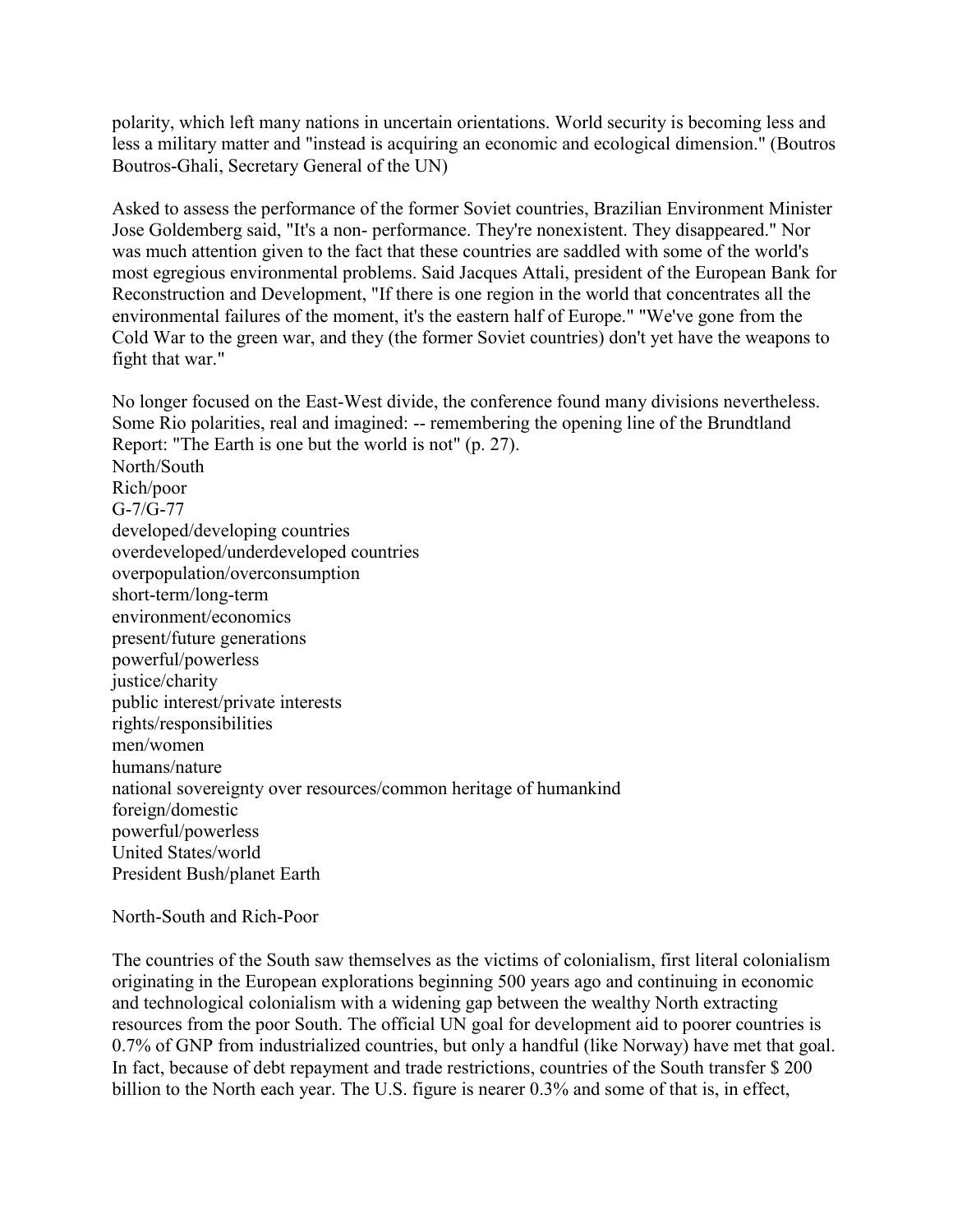military aid.

The U.S. was resisting the idea that U.S. prosperity needs a guilt trip, or that Third World poverty is the fault of the United States in its prosperity. True, the typical U.S. citizen consumes 20 times as much energy as the typical African, but, apart from the recent--and doubtful, so the U.S. maintained--global warming issue, energy consumption is not ipso facto a bad thing; it is part of the genius and blessing of industrial civilization to be able to replace muscle with motors and electricity. No one has yet demonstrably been hurt by global warming. U.S. prosperity is a good thing, and the envy of much of the world.

To take the case of Brazil, with Brazilian poverty evident on all sides, toning down the U.S. lifestyle is not necessarily, the U. S. argued, a prerequisite to solving Brazilian poverty problems; indeed this would likely have little effect on Brazilian poverty, which was as much a domestic problem within Brazil as the fault of U. S. economic or technological colonialism. Brazilian population is skyrocketing, for instance, and population control there has long been opposed by the dominant Roman Catholic Church.

Brazilian income distribution is the most skewed in the world. In Brazil, 1% of Brazilians control 45% of the agricultural land. The biggest 20 landowners own more land between them than the 3.3 million smallest farmers. There is already more arable land per person in Brazil than in the United States. Much land is held for speculation; an area of 330 million hectares of farm land, an area larger than India, is lying idle. The top 10% of Brazilians spend 51% of the national income. The UN claims that 58% of all Brazilians are indigent or so poor that basic needs are unmet. The U. S. ratio between personal income for the top 20% of people to the bottom 20% is 9 to 1; the ratio between personal income for the top 20% to the bottom 20% in Brazil is 26 to 1. During the Rio UNCED convention, President Fernando Collor de Mello's own brother was publicly accusing him of financial impropriety. JosÇ Lutzenberger, Brazilian Secretary of State for Environment, had been sacked only a few weeks before for his criticisms of domestic environmental policy.

An example of this kind of debate was over the language in Chapter 4, "Changing Consumption Patterns," 4.3, a bracketed section which read, "While poverty largely results in certain kinds of environmental stress, one of the most serious problems now facing the planet is that associated with historical patterns of unsustainable consumption and production, leading to environmental degradation, aggravation of poverty and imbalances in the development of countries." Sec. 4.5, also bracketed, continued, "Although consumption patterns are very high in certain parts of the world, the basic consumer meeds of a large section of humanity are not being met. This inequitable distribution of income and wealth results in excessive demands and unsustainable lifestyles among the richer segments, which place immense stress on the environment. The poorer segments, meanwhile, are unable to meet food, health care, shelter and educational needs." The U.S. objected to this language, on grounds that it simplistically implied that the poverty in the South was the fault of consumption in the North (which was, indeed, the way such language was routinely being interpreted). The U.S. proposed alternative language, and received a barrage of criticism from Third World Nations.

In another debate, over Agenda 21, sec. 2.24, the text read, "Additional financing resources in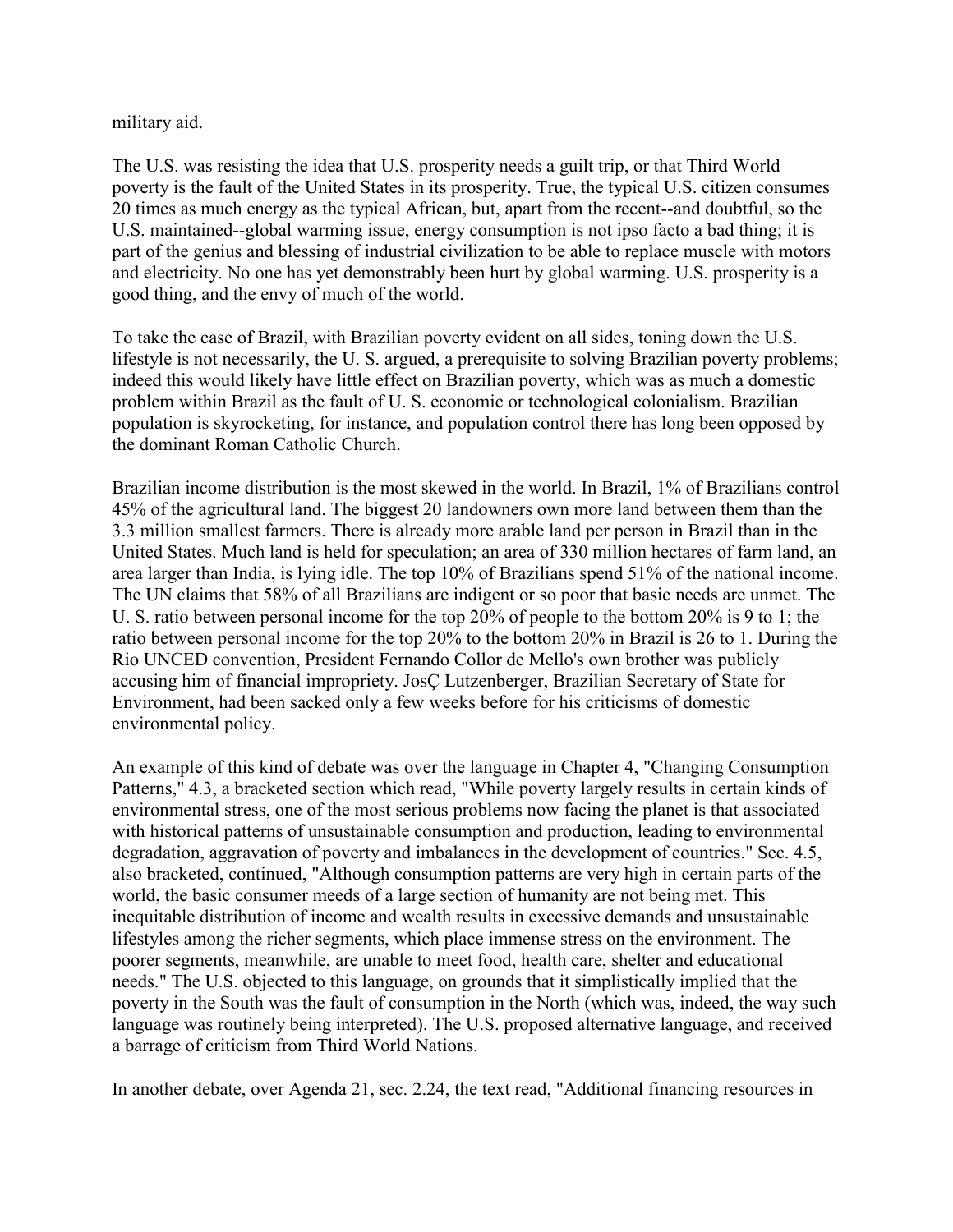favor of developing countries are essential" in a context implying the obligation of developed countries to supply such resources. The U.S. proposed instead, "The availability of additional external resources will increase as foreign entities are convinced that such resources will generate a positive result." G-77 nations protested intensely; eventually Chile proposed an acceptable text: "Additional financial resources in favor of developed countries and the efficient utilization of such resources is essential."

One way of reading this is that it is pickayunish fuss over language; another is that it is rationalization avoiding responsibility; another is that it seeks to distinguish ad hominem arguments (here directed against nations) from a careful analysis of cause and effect both looking at past causes and at probable future cures.

There was the worry that the U.S. bashing, if sometimes to be taken seriously, was often not much more an opportunity for Third World diplomats to get some camera coverage for TV back home, or even have some diplomatic fun. Worse, it all too often substituted for serious attention to the obligation Third World countries themselves had to move toward sustainable development, leaving that issue far less discussed at Rio than it ought to have been. Wangari Maathai, a Kenyan woman (who has been jailed several times for speaking out against her government's corruption and repression) was at Rio as the special guest of Maurice Strong. She was quick to criticize the "mismanagement of resources" by too many governments in the South, especially those headed by undemocratic regimes. When someone suggested to her that George Bush or John Major might be thinking the same thing but reluctant to say it, she replied, "Well, somebody has to say it, and it might as well be me."

The biggest applause for denouncing the industrialized countries went to Fidel Castro. "Consumer societies are fundamentally responsible for environmental destruction," said Castro, calling for what he said should be a more just distribution of wealth in the world. "The ecological debt should be paid, not the foreign debt." Castro has since advocated in Cuba a constitutional change to link economic growth to environmental protection.

Developing nations were demanding to be compensated for any curbs on their use of what they perceived to be "their own" natural resources. Their message was, "To be green, give us greenbacks" (as paraphrased by the WALL STREET JOURNAL, May 29).

The U.S. maintained that it had reduced responsibility for foreign aid in the light of increased domestic needs current within the United States. Further, it maintained that the bad experience with debt repayments from third world nations made further loans unpopular and probably also unwise. The U. S. argued that taxpayer support for foreign aid was weak. Others replied that "foreign aid" was the wrong way to think of such aid; it was an investment in the future security of our planetary commons. Further, a fraction of the military budget reassigned to international environmental welfare, now that the Cold War is over, would bring the U.S. to the UN goal of 0.7% of GNP invested in development aid.

#### Population

There were widespread complaints that world population growth was insufficiently addressed at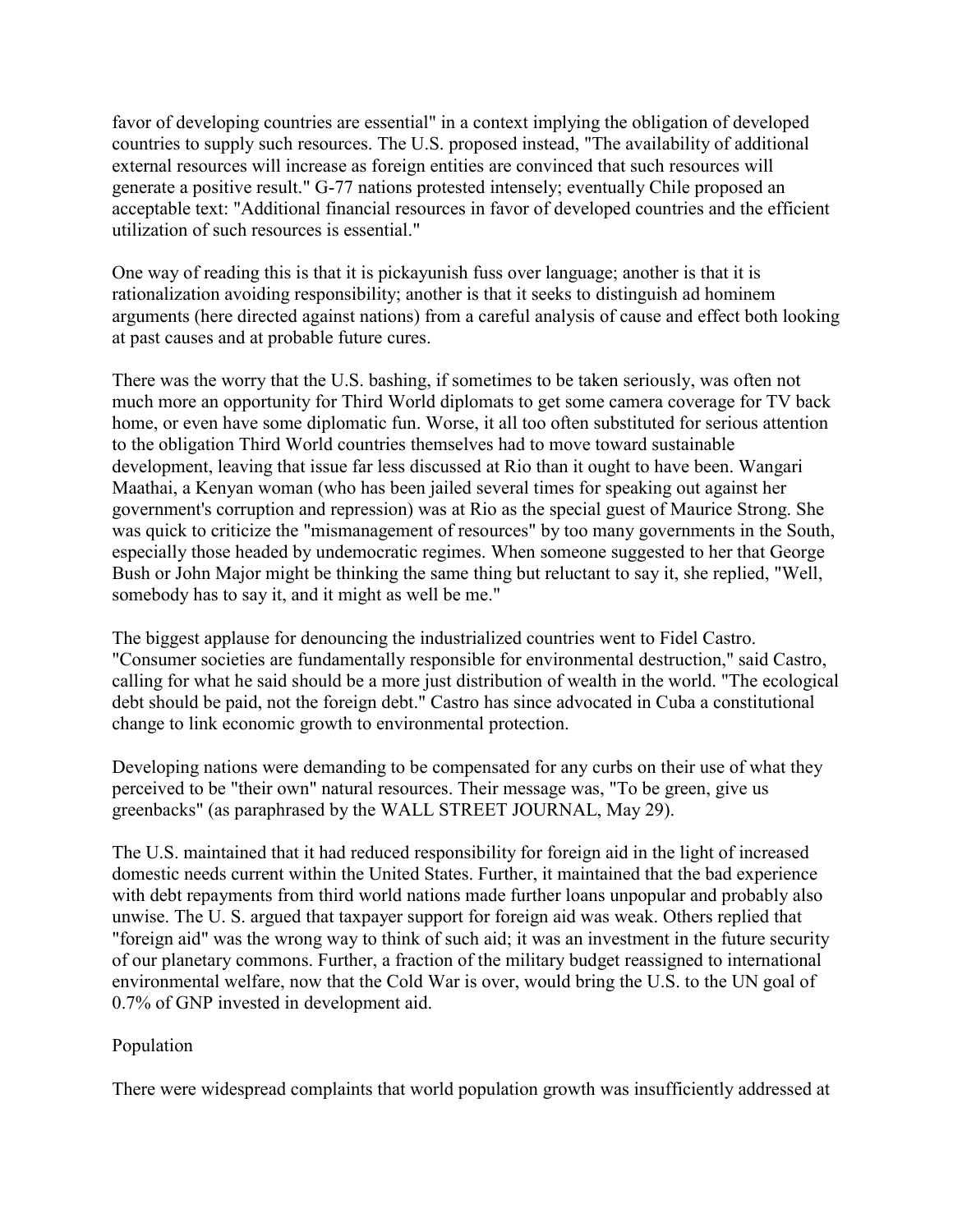Rio, because of ideological and religious difficulties (despite Gro Harlem Brundtland's emphasis on this in her address to the opening session). The motivations which suppressed attention to population control were as often implicit as explicit: that population reduction is an effort to reduce the number of non-Western (or non-Northern) people in the world (what the First World wants is fewer Third World people), or that population control is an easier route than sharing inequitably distributed resources, or that it violates human rights, or national sovereignty, or that the large populations of the poor really consume less than the limited but extravagantly consuming populations of the wealthy nations. The Rio Declaration says, mildly, that "states should ... promote appropriate demographic policies." Agenda 21 does not mention family planning, and there are no financial or other commitments to controlling population growth. The Rio documents are weaker than those prepared in pre-summit meetings. The Vatican delegation and negotiators from countries such as Argentina, the Philippines, Australia, and some Muslim countries excluded from Agenda 21 any references to the increased availability of contraception. Third world nations were much more anxious to thrust blame on the developed countries for their overconsumption.

Meanwhile, 95% of the population growth is taking place in regions of the world, particularly Africa, South America, and regions of Asia that are the least able to accommodate it. Overall, the developing world overall has significantly reduced its fertility since the 1960's, but population is still escalating because so many persons are now in their reproductive years, and world population may yet double before it levels off. There is also a widespread prediction that the population increase is at the point of surpassing all capacity of the green revolution to keep up with it sufficiently to avoid starvation. In the next two decades there must be a 36% increase in food production just to keep per capita production what it is today. Ethically, the point still needs to be made that intelligent choice in the formation of families elevates humanity, rather than denies it, as well as facilitates environmental conservation and respect for the natural world. There is, on the horizon, a 1994 International Conference on Population and Development, which may be held in Cairo.

The U.S. record on world population has been mixed. The U.S. signed the 1989 Amsterdam Declaration calling for making contraceptives much more freely available. Reagan in 1986 halted all U.S. contributions to the UN Population Fund and the International Planned Parenthood Federation and Bush has continued this policy.

There was considerable feeling that Rio conference left the problem of increasing drought unaddressed, and that the widespread drought and desertification (especially in Africa) was as much a result of increased human demands for food and water as to cyclical demands in rainfall.

#### Rio Declaration

This was once to be named the Earth Charter, but developing nations objected that such a name focused too much on Earth (and nature) and not enough on development and people, so the name had to be dropped. It was renamed the Rio Declaration to avoid summary reference to its contents in its title. Although only six pages long, there were interminable arguments over nuances of phrasing, with the U.S. objecting to some phrases right up until the last minute, and eventually signing it, despite objections. See earlier comments.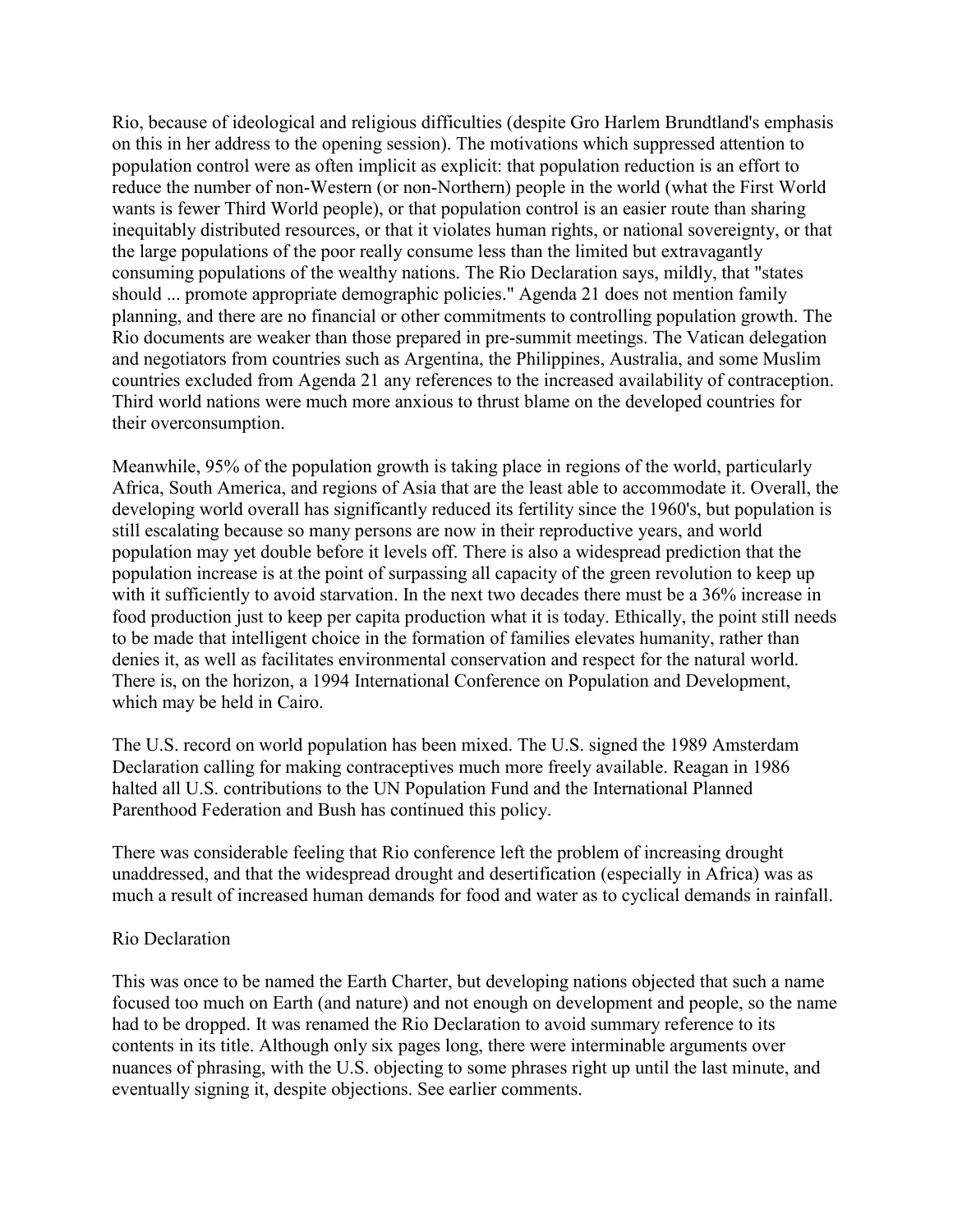#### Agenda 21

Agenda 21 is 900 pages long, one of the most comprehensive and difficult international agreements ever attempted. In the preliminary document, prepared at the preparatory committee (prepcom) meetings, controversial items were bracketed to be negotiated at Rio. There were 350 bracketed items, about 150 of which dealt with money and the responsibility of northern nations to pay for environmental conservation or damages which they had caused.

Eventually, all references to family planning and contraception were excised. See above.

The U.S. and other donor nations objected to language that the funds be dispersed "without imposing conditionality," the translation of which is with no strings attached. The Third World nations insisted that "imposing conditionality" is a violation of national sovereignty. Industrialized nations want aid to go through the Global Environmental Facility, a World Bank agency that they control. Developing nations wanted a new agency created that would give them increased spending control. Michael Young, deputy head of the U.S. delegation (also a U.S. undersecretary of state), said the U.S. would not contribute any money until the issue of control was settled. He characterized the developing nations position as: "Please put a huge pot of money there, and we will send you a little postcard telling you how we spent it." The record of both democratic and nondemocratic nations in spending previous aid is not particularly encouraging. Brazilians, particularly, complained that aid previously sent had been diverted into the pockets of national leaders and not reached the designated beneficiaries.

#### **Biodiversity**

The Biodiversity Convention was opened for signatures and signed by 153 nations during the two weeks of the Summit. In the opening ceremony (witnessed by Holmes Rolston) the Brazilian president Fernando Collor de Mello signed it first. Each national signing of a treaty like this involves a twenty-minute to half hour ceremony with media recording it and a short speech for back-home consumption. In addition to signing it, at least 30 nations must ratify it in legislatures or appropriate body back home before it goes into effect.

The U.S. refused to sign. It did not object to the main thrust of the treaty about the necessity and urgency of protecting global biodiversity. The main objection was to subsidiary clauses that did not, the U. S. maintained, provide adequate patent and copyright protection for U.S. biotechnology and other products, also that suggested royalties to be paid for the use of native genetic diversity. In this respect is was "seriously flawed."

An additional objection is that the treaty does not set up good mechanisms for distributing the money, but gives it loosely to governments of the nations in which such plants are found-- the "dispersal" question. The U.S. argued, endorsed by indigenous peoples in several nations, that such monies were unlikely to benefit local peoples and could be mismanaged by third world governments.

The patents issue was double-barrelled. Third World countries wanted "the flow of technology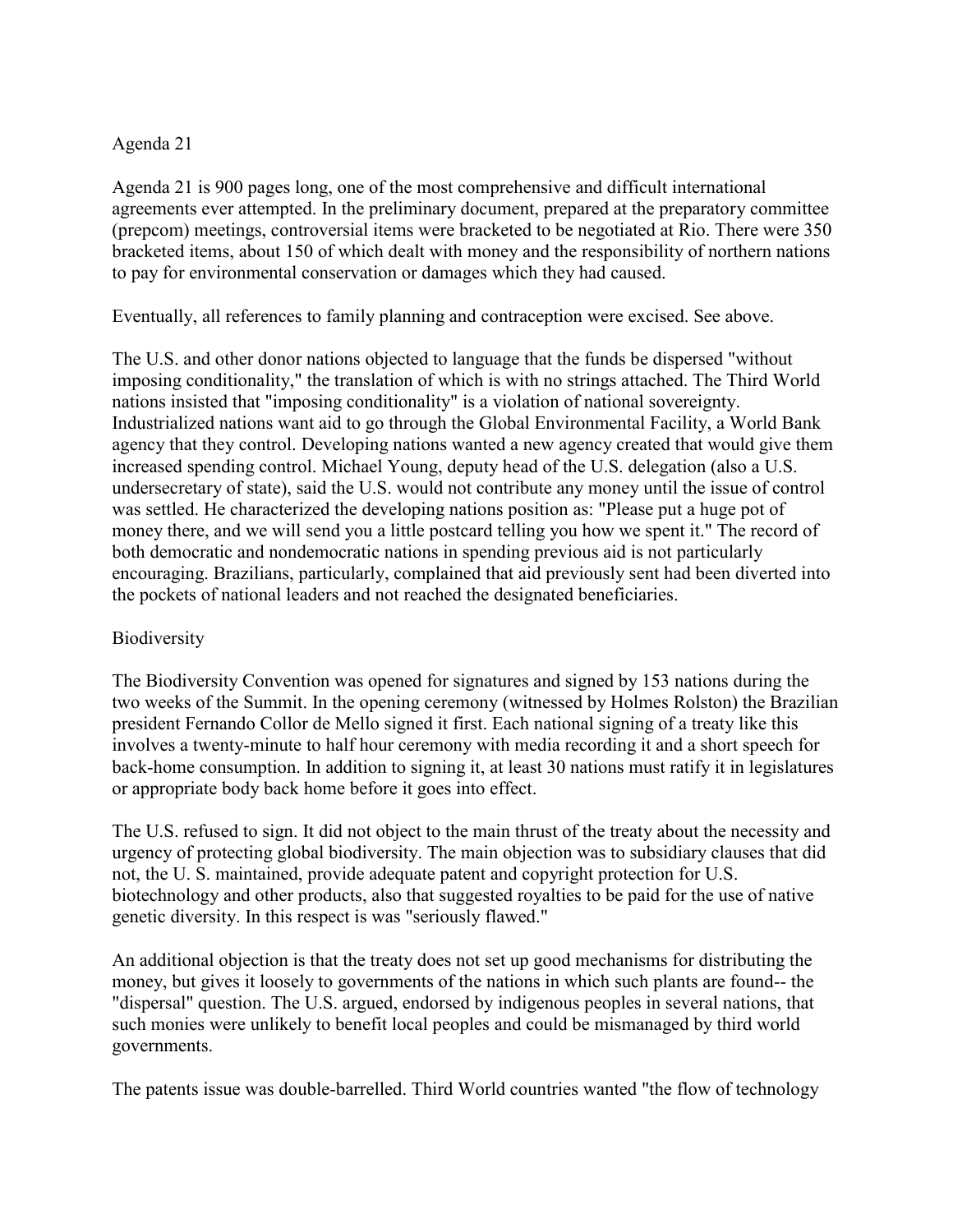unhindered by the constraints of intellectual regimes," which meant, in effect, free use of technologies developed by northern industrial countries without payment of patents, royalties, copyrights, and so forth. At the same time they wanted the "right to national sovereignty over natural resources," and interpreted this to mean that they should be able to charge royalties in perpetuity on the use of genetic resources originating in their countries. This is a form of the debate whether plant and animal species, the wealth of biodiversity, are national property or part of the common heritage of mankind.

Indian delegate Avani Vaish claimed of the biodiversity treaty: "The most important thing is that the value of genetic resources were a free commodity, like air and water, but [under the treaty] they're under international jurisdiction and also subject to national sovereignty." She added that species taken from the biologically rich (and often developing) nations and developed in Western laboratories for a variety of uses will have to be paid for.

The U. S. argued that unless private pharmaceutical and biotechnology companies could be assured that they would receive patent protection and thus be able to recover their investments in research and profit from their labors, they would not undertake it in the first place. Nor should they, since, pharmacy and biotechnological business is not charity. And the development of new technologies, especially pharmaceuticals, is a high risk and expensive business. So there were two arguments: The lack of patent protection would in fact discourage research and be counterproductive. The lack of patent protection was unfair and unreasonable.

The issue of royalties for native plants is to be separated from that of the purchase of natural resources from particular countries. No one contested that plants, like coal and oil, when extracted and sold abroad, should be paid for. The issue had more to do with ownership of species and with knowledge developed from the study of species and used in agriculture, industry, or medicine. The issue, one the one hand, challenged the traditional belief that plants and animals are not owned by nations but are part of the common heritage of humankind. On the other, it challenged the traditional belief that persons should be paid for their labors, risks, investments.

In a current example, illustrating the issue but reversing the source areas, the North American yew tree shows promise as the source of a drug that can cure forms of cancer. If so, and if the tree could be grown in similar cool climates in Argentina, and the drug manufactured in Argentina, would Argentineans owe the Washington, D.C. government royalties in perpetuity? Consider what would happen if the new proposal were to be made retroactive. Bananas are grown over much of Central and South America but they originally came from Asia. Should the Brazilian peasants henceforth send royalties to the government of India. Coffee, the principal Brazilian export crop, came from Ethiopia. Royalties on coffee raised and drunk around the world would solve problems of Ethiopian poverty. Chickens are found around almost every Brazilian subsistence farm. Chickens came from Africa, originally a jungle fowl in several central African nations, all of them now poor. Should the Brazilians pay the Africans to raise them? Which African nations? How much?

In a concrete case, Merck and Co. manufactures a treatment for glaucoma based on an alkaloid extracted from jaborandi, a bush found exclusively in the Amazon. Kayapo and Guajajara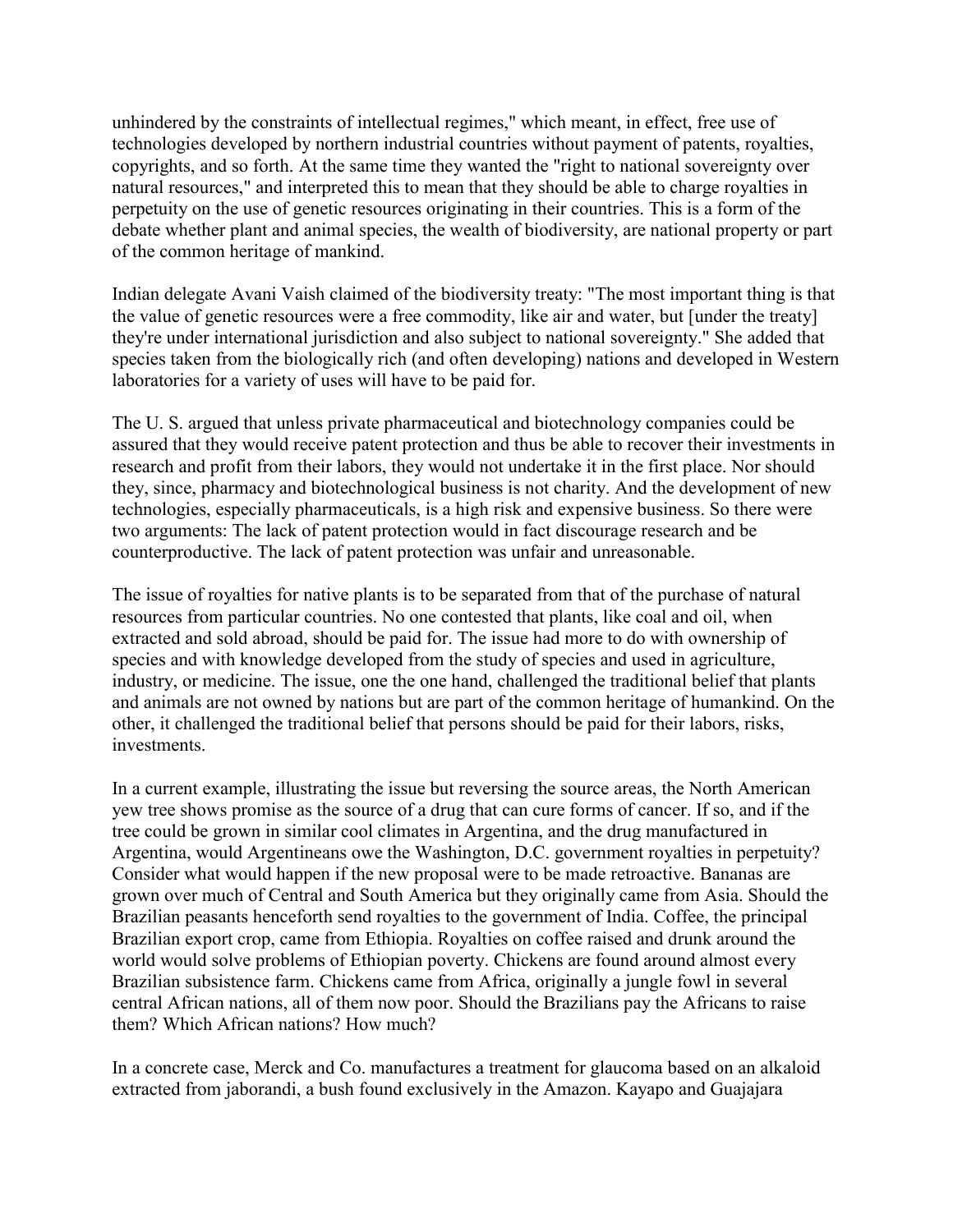Indians, who first used the plant as a medicine (but not for glaucoma treatment), now harvest and sell the leaves to Merck under poorly paid conditions. In Germany, the alkaloid is refined and made into eyedrops which Brazil, among other countries, imports. If a Brazilian company were to produce the remedy, it would have to pay royalties to Merck to use the patented technology. Part of the issue is whether the Brazilian Indians are adequately paid for their harvesting labors. Part of the issue is whether Merck owes them anything for discovering that the plant might have medical uses. Part of the issue is whether Brazilian pharmaceutical companies (not owned by Indians) ought to have free use of the technology Merck developed in Germany. Part of the issue is whether if Merck should later synthesize the drug and no longer need the raw materials from Brazil, would they owe the Indians or Brazilian government anything at all? Part of the issue is where, in the nation sharing its biodiversity, the payments should go. The biodiversity treaty would not give any patents or royalties to the Indians, but rather to the Brazilian government. Governments would have to be compensated where the plants are found. The South protests that its genetic resources are locked up in patents and insists that the North share the wealth generated by these genetic resources. In a compromise in Costa Rica, foreign pharmaceutical companies have exchanged the right to examine genetic resources for funds that will set up and support agencies for the protection of native plants.

Bush, though in rather unsophisticated fashion, maintained he was standing on principle and if this required him to stand alone, stand alone he would. "It is never easy to stand alone on principle. But sometimes leadership requires that you do. And now is such a time."

"It must take courage," scoffed Alden Meyer of the Union of Concerned Scientists, "to stand up to environmental extremists like the U.K., Germany and Japan." These all signed the biodiversity convention, despite some misgivings. William K. Reilly, EPA head and head of the U.S. delegation thought the U.S. could sign the biodiversity treaty and work around the troublesome clauses, which contain somewhat ambiguous language. So did E. U. Curtis Bohlen, who lead the negotiations preparing the treaty in preconferences in Nairobi. So did Britain, Japan, Germany, and many others.

There are serious and relevant issues here about the ownership of plant and animal resources, about the common heritage of humankind versus nationalized natural resources, about patents for the discoveries of labor, about who owns what and what is a fair distribution of the benefits of biodiversity. They were much muddled with the desire of an American president to be re-elected in November.

#### Climate Change

The Climate Convention was opened for signatures at Rio and (like the Biodiversity Convention) signed first by Brazilian president Fernando Collor de Mello (again the ceremony witnessed by Holmes Rolston) with 153 nations (the same total number as the biodiversity treaty) following suit in subsequent days of the conference. It goes into force when 50 nations ratify it. President Bush signed this treaty, only after prior insistence that there would be no specific CO2 reduction targets set within it. The convention is called a framework convention because it is quite noncommittal about specific goals (no specific targets was the nonnegotiable American demand), although most other nations were willing to commit to returning to (or maintaining) 1990 levels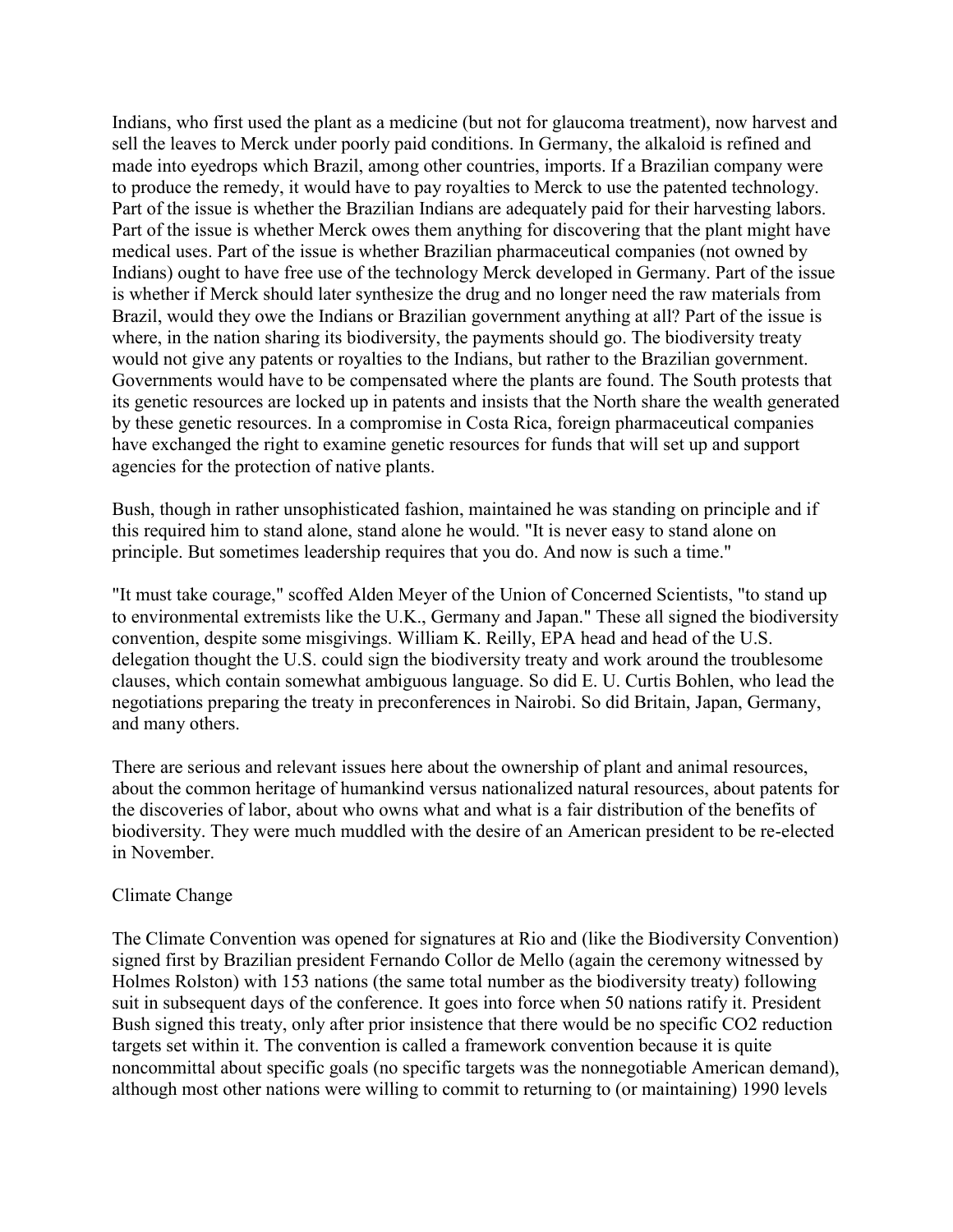or better by the year 2000.

It is widely held that, though Bush wanted to go to Rio all along, he bargained his presence against a weak global warming convention. Again, Bush maintained he was standing on principle. The principle, in this case: it was wrong for him to threaten jobs on the basis of incomplete scientific information about the extent of global warming. It was also wrong for him to bind the hands of his successors.

#### Forests

The Southern countries were deeply concerned about each nation's sovereign rights. They wanted to develop their own forests without outside interference. Their delegates were suspicious of the language proposed by the Northern countries to outline a new vision of the world's forest as global commons. Again, this is a version of the issue whether biodiversity is a national resource or a part of the common heritage of humankind.

The U.S. wanted a full-fledged forest treaty, but several developing nations, including those that hold the bulk of the world's remaining forests, wanted weaker language. India and Malaysia accused the rich countries of trying to "internationalize" a national resource and seeking to preserve forests in third world countries in order to reduce emission- cutting steps they should take at home. The statement says that these forest principles are "authoritative," and that all countries have a right to use their forests to advance their economic development but that they should do so only "on a sustainable basis."

Third World countries were inclined to interpret their forests as a global sink for First World CO2 pollution, and to resist saving them for this purpose. This tended to obscure the wisdom of preserving them for other reasons, which might have been sound reasons, even if global warming were incorrect or had never been heard of. In result, there was signed only a statement of forest principles, which does not call for a treaty to be negotiated to make such principles binding.

Comparison photos have been circulating, taken from satellites, showing that the Mount Hood National Forest in western Oregon is much more heavily damaged than forests in the state of Amazonas. Two of these were published in the NEW YORK TIMES, June 11, p. A7, also June 14, each showing an area of 1000 square miles. National Forest officials complained that the Oregon photo did not show areas replanted.

In many cases developing nations insisted on their right to harvest and export timber, Malaysia, for example, where timber is the third largest export (and despite the protests of native peoples there whose forests are being logged for these exports). Any accord on forests, said Lim Keng Yaik, a Malay environmental minister, would impinge on Malaysia's "sovereign and inalienable right to utilize, manage, and develop forests." He objected to the antitimbering movement as "poisoning the minds of people" against the Malaysians' right to develop their own resources and as wanting the Malaysians to remain poor so that the intact forests could be preserved for the benefit of the rich who enjoy conservation. "To ask the poor to help the rich is against all human principles of charity and fairness," said Malay Prime Minister Mahathir Mohammad.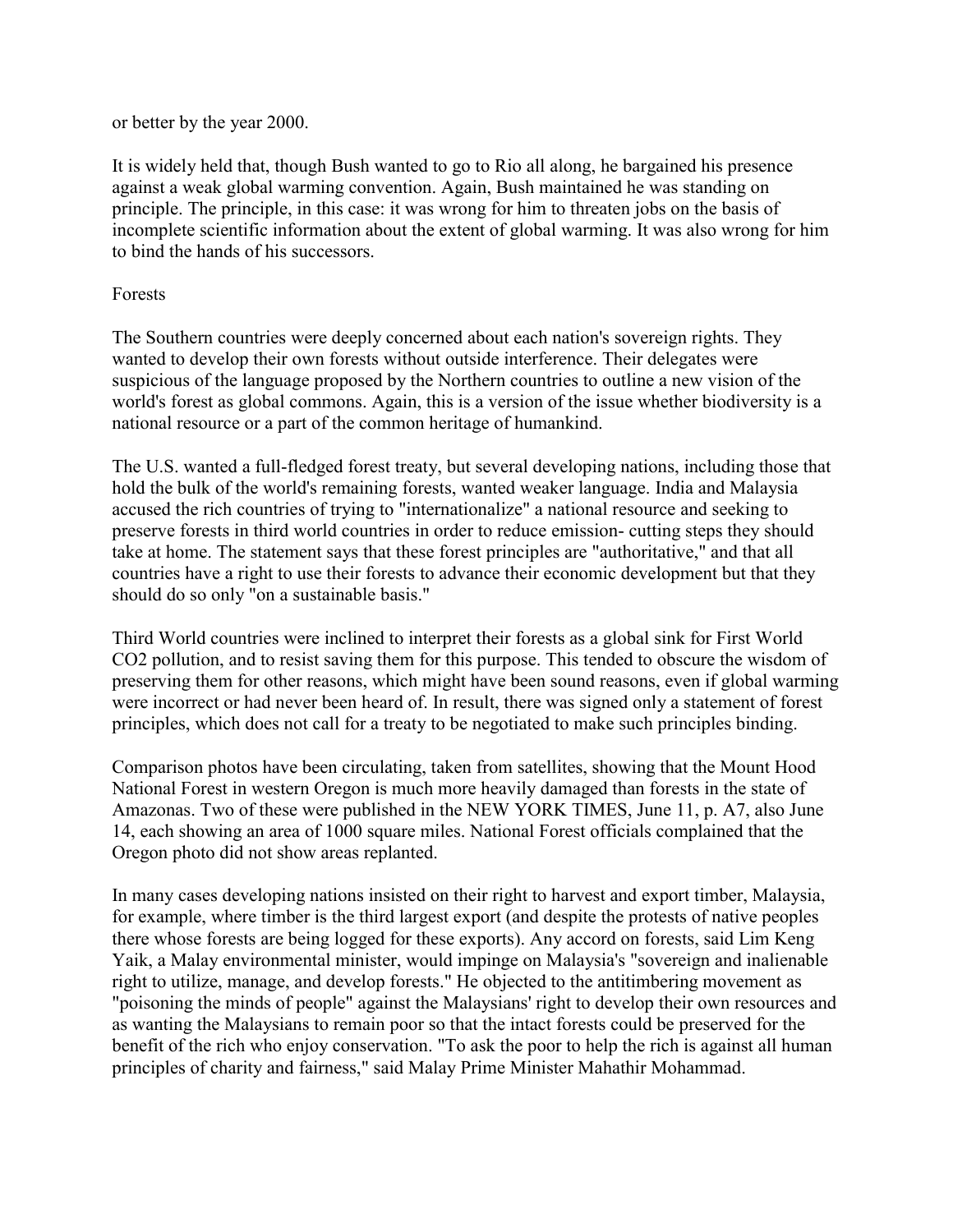#### Technology Transfer

To grow while preserving the environment, developing countries say they need access to clean technology. Companies say they are willing to do this through direct investment or joint ventures, but, says Union Carbide Chair Robert Kennedy, "If technology transfer means a blanket give-away of technology without an opportunity for investment nor a return on that investment, then technology transfer won't happen." Business isn't charity and laborers deserve their hire and investors a return on their investment. This issue was already a part of the controversy over the biodiversity convention, but also involved pollution cleanups, sewage disposal, energy efficiency, appropriate technology, and many other areas.

The International Environmental Technology Fair, with over 500 exhibitors from all over the world, was held simultaneously in Sa§ Paulo, with an opening ceremony by Brazilian officials and U.S. delegation head William Reilly. Pollution

On one side of town in Rio (at a business conference on environment) Archie Dunham, a senior executive of Du Pont, told a business conference how Du Pont had cleaned up its act. Toxic air emissions are 15% below their 1987 level, carcinogenic emissions have fallen 55%, hazardous waste disposal has fallen 33%, and the company produces 45% less chlorofluorocarbons than authorized. On the other side of town (at the Global Forum) Greenpeace painted a different picture. Du Pont, it said, is "the world's leader in ozone destruction, one of the last producers of lead gasoline additives in the world, and, in the U. S., number one in toxic waste generation. "We're adapting to a changing world in an aggressive and expensive manner," says Dunham, pointing to the company's \$ 1.5 billion in environment related investments this year. "You don't spend \$ 1.5 billion cash to enhance your image, but because you feel strongly philosophically about an issue." Volkswagen, Dow Chemical, Union Carbide, Norwegian fertilizer firm Norsk Hydro, Brazilian pulpmaker Aracruz Cellulose, and British Petroleum all agreed. Others thought business was painting too rosy a picture. Martyn Riddle, chief of the environmental unit of the International Financial Corporation, the private-sector arm of the World Bank, wondered, "If you arrived from Mars you'd wonder why is the United Nations holding the biggest conference in the world when things are great." "In all fairness to corporations, they've done a lot in the past, but there has to be a huge change in the future. They're not talking about where do we go from here." They are dodging pollution issues, energy consumption patterns, technology transfer, income distribution, and an emphasis on short-term profits in capital markets, and the hard choices of sustainable development.

#### Sustainable Development

The one-sentence definition most widely used is taken from the Brundtland Report: "Humanity has the ability to make development sustainable--to ensure that it meets the needs of the present without compromising the ability of future generations to meet their needs." The World Bank Environment Working Paper (by Robert Goodland, Herman Daly, and Salah El Serafy) cautioned about the difference between growth and development: "To grow means to increase in size by the assimilation or accretion of materials. To develop means to expand or realize the potentialities of; to bring to a fuller, greater, or better state. ... Quantitative growth and qualitative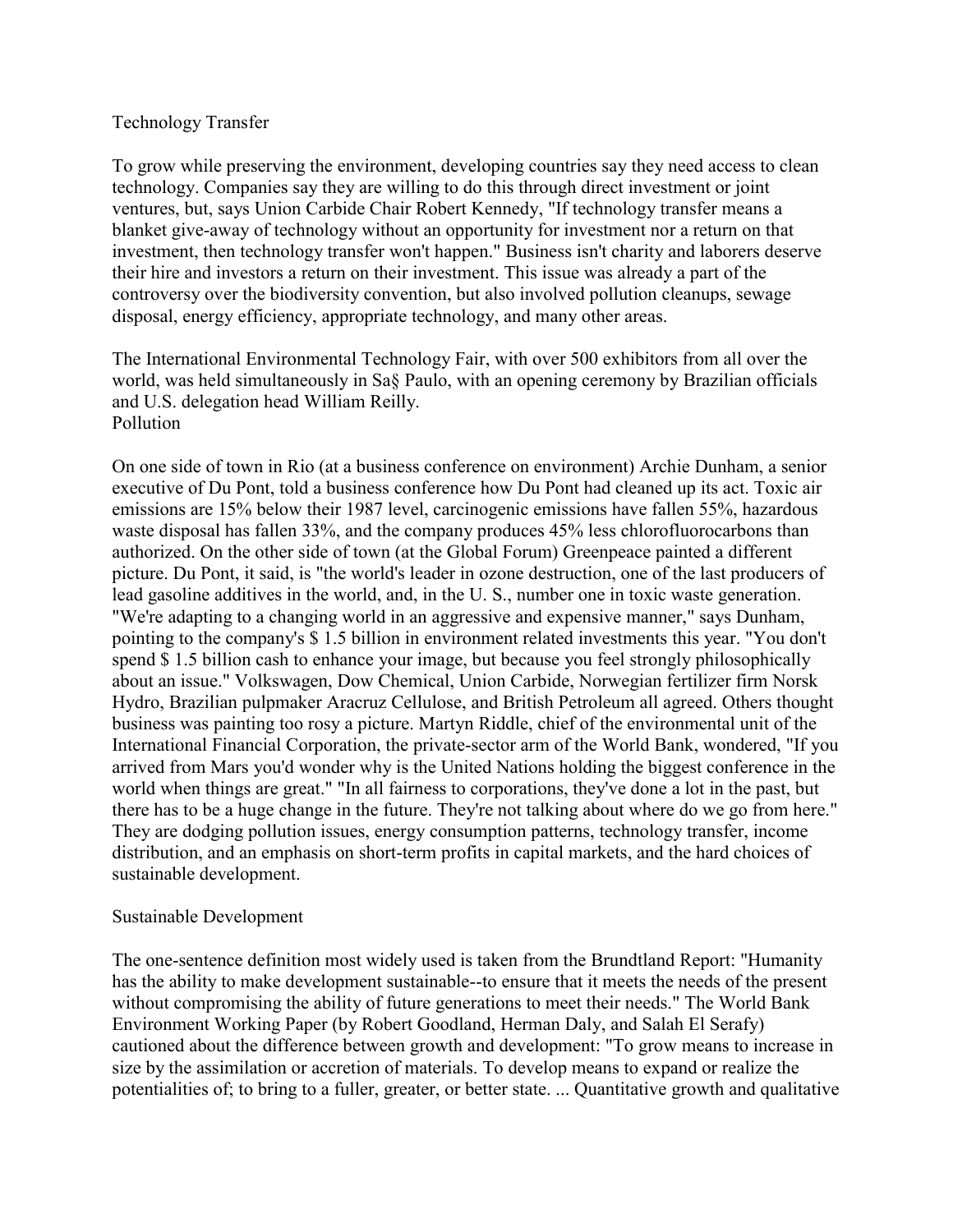improvement follow different laws. Our planet develops over time without growing. Our economy, a subsystem of the finite and non-growing earth, must eventually adapt to a similar pattern of development." Some claimed that "sustainable" was a weasel word that could mean anything to anybody; papers were circulating with a dozen different meanings of "sustainable"; others claimed to have over eighty different meanings of "sustainable."

One lesson at Rio is the excruciating difficulty of getting past the political barriers facing any concerted effort to rally an international effort around reform that is in every human being's longterm interest, but that runs contrary to many countries' short-term priorities. National goals get in the way of an intelligent relationship between humans and the planet. On a big scale this is symbolized by the U.S. position. The dominant industrial power, the only superpower, could not lead in protecting the world's natural heritage, owing to its being an election year back home in the midst of a periodic recession. On a small scale this is symbolized by Saudi Arabia's desperate efforts to remove references to fossil fuels causing global warming, lest its oil exports be affected.

#### Scientists on Rio

Beware of False Gods in Rio. Forty-six prominent U. S. scientists (including 27 Nobel laureates) joined with 218 scientists in other countries to issue an appeal to the heads of state in Rio. Excerpts: "We want to make our full contribution to the preservation of our common heritage, the Earth. We are however worried, at the dawn of the twenty-first century, at the emergence of an irrational ideology which is opposed to scientific and industrial progress and impedes economic and social development. We contend that a Natural State, sometimes idealized by movements with a tendency to look toward the past, does not exist and has probably never existed since man's first appearance in the biosphere, insofar as humanity has always progressed by increasingly harnessing Nature to its needs and not the reverse. We fully subscribe to the objectives of a scientific ecology for a universe whose resources must be taken stock of, monitored and preserved. But we herewith demand that this stock-taking, monitoring and preservation be founded on scientific criteria and not on irrational preconceptions.

"We draw everybody's attention to the absolute necessity of helping poor countries attain a level of sustainable development which matches that of the rest of the planet, protecting them from troubles and dangers stemming from developed nations, and avoiding their entanglement in a web of unrealistic obligations which would compromise both their independence and their dignity. The greatest evils which stalk our Earth are ignorance and oppression, and not Science, Technology and Industry whose instruments, when adequately managed, are indispensable tools of a future shaped by Humanity, by itself and for itself, overcoming major problems like overpopulation, starvation and worldwide disease." (Text in WALL STREET JOURNAL, June 1, 1991, p. A12)

-----------

For a videotape, "A Town Meeting on the Earth Summit," see under Videotapes and Media.

"We travel together, passengers on a little space ship, dependent on its vulnerable reserves of air and soil; all committed for our safety to its security and peace; preserved from annihilation only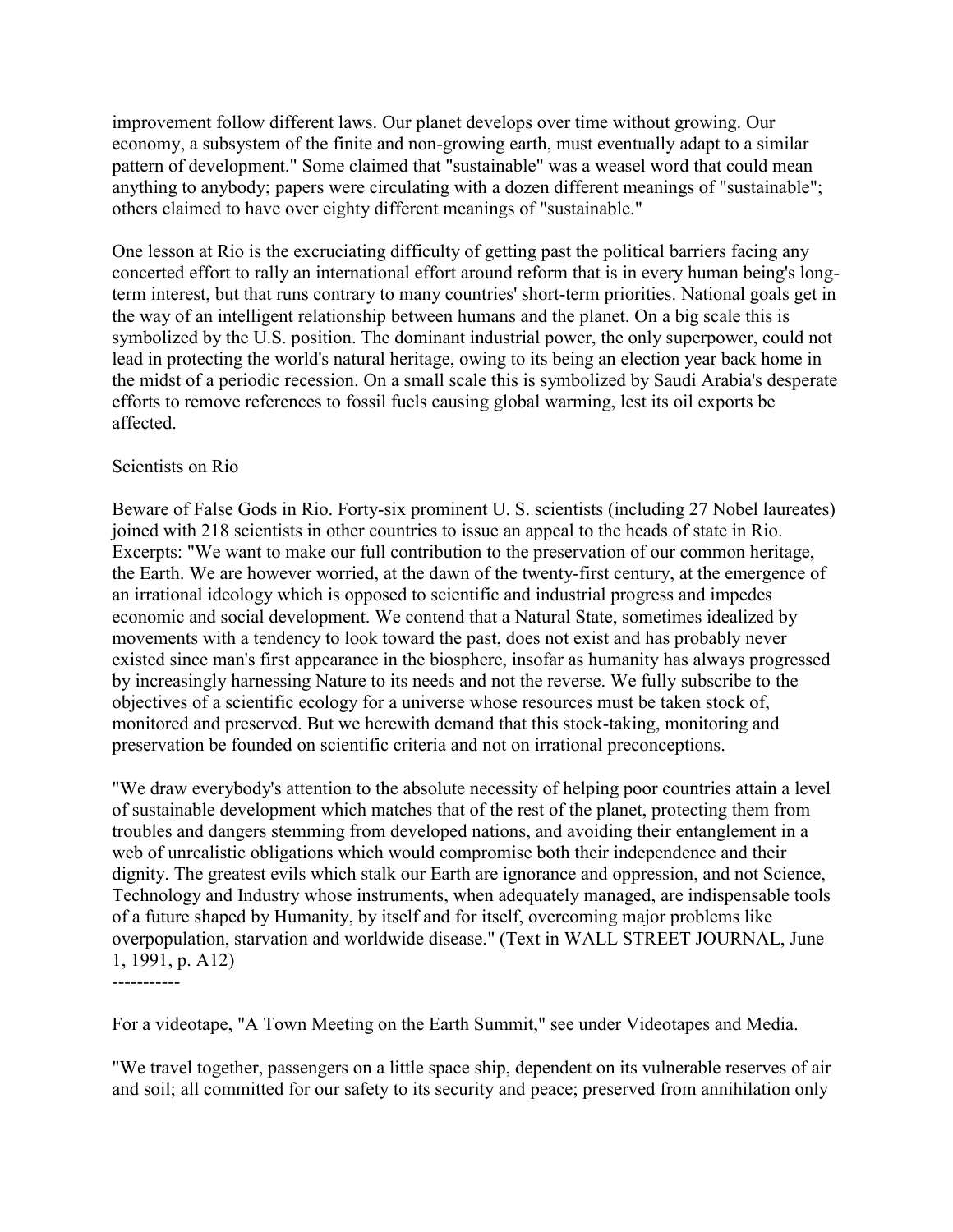by the care, the work, and, I will say, the love we give our fragile craft. We cannot maintain it half fortunate, half miserable, half confident, half despairing, half slave -- to the ancient enemies of man -- half free in a liberation of resources undreamed of until this day. No craft, no crew can travel safely with such vast contradictions. On their resolution depends the survival of us all." U. S. Ambassador to the United Nations, Adlai Stevenson, in a speech 27 years ago, quoted in EMBRACING EARTH (see recent books).

### **Recent Books, Articles, and Other Materials**

--Yu Mouchang, SHENG TAI XUE ZHE XUE (ECOLOGICAL PHILOSOPHY). Kunming: People's Press of Yunnan Province, 1991 (released in 1992). In Chinese. 3.60 Yuan. 267 pages. ISBN 7-222-00741-5. Nine chapters. Section I is on foundations: holism in ecosystems, the laws of ecology, energy in ecosystems, and the major categories of ecophilosophy. Section II is on the methodology of ecophilosophy. Section III is on ecology and modern society, applying the theory of ecology to practice in environmental affairs. The author sets forth a Marxist ecophilosophy for China and is the first systematic work on environmental philosophy to be published in China.

--William K. Stevens, "Humanity Confronts its Handiwork: An Altered Planet Whose Vast Resilience is Stretched to the Limit." NEW YORK TIMES, May 1, 1992. Full double page spread following a half page lead story in the SCIENCE TIMES section. Nothing new here for those who are regular readers about environmental issues, but the article does show intense concern and communicate this well to the enormous New York Times reader audience.

--Michael Specter, "The World's Oceans Are Sending an S.O.S.," NEW YORK TIMES, May 3, 1992. Full page story. You will probably learns something from this one. "Drift nets can be forty miles long, or large enough to catch Manhattan." "An area of ocean the size of Ohio is swept by high seas fleets each night, and the nets catch virtually everything down to a depth of 30 feet." "The seas are eternal, but so is the river of pollutants."

--L. Stafford Betty, "Making Sense of Animal Pain: An Environmental Theodicy," FAITH AND PHILOSOPHY 9 (no. 1, January, 1992):65-82. No present theodicy, including John Hick's, makes adequate sense of animal pain. Hick fails when he enlists animal pain exclusively in the service of human soul growth. Frederick FerrÇ correctly points out that this solution is too anthropo- centric. A more adequate theodicy avoids this mistake by showing that pain, from amoebas to humans, is crucial not only to the betterment of souls but to their very origination, a process beginning long before humans evolved on the planet. Creation is the process by which God is multiplying God's own experience, and this process necessarily requires eons of time, necessarily starts with the lowest forms of life, and necessarily entails pain and suffering. The resulting good justifies all the howls and lamentation of the planet from its inception. Betty is at California State University, Bakersfield.

--U. S. Fish and Wildlife, ENDANGERED AND THREATENED WILDLIFE AND PLANTS: ANIMAL CANDIDATE REVIEW, 1991. In FEDERAL REGISTER 55 (no. 225):58804-58836,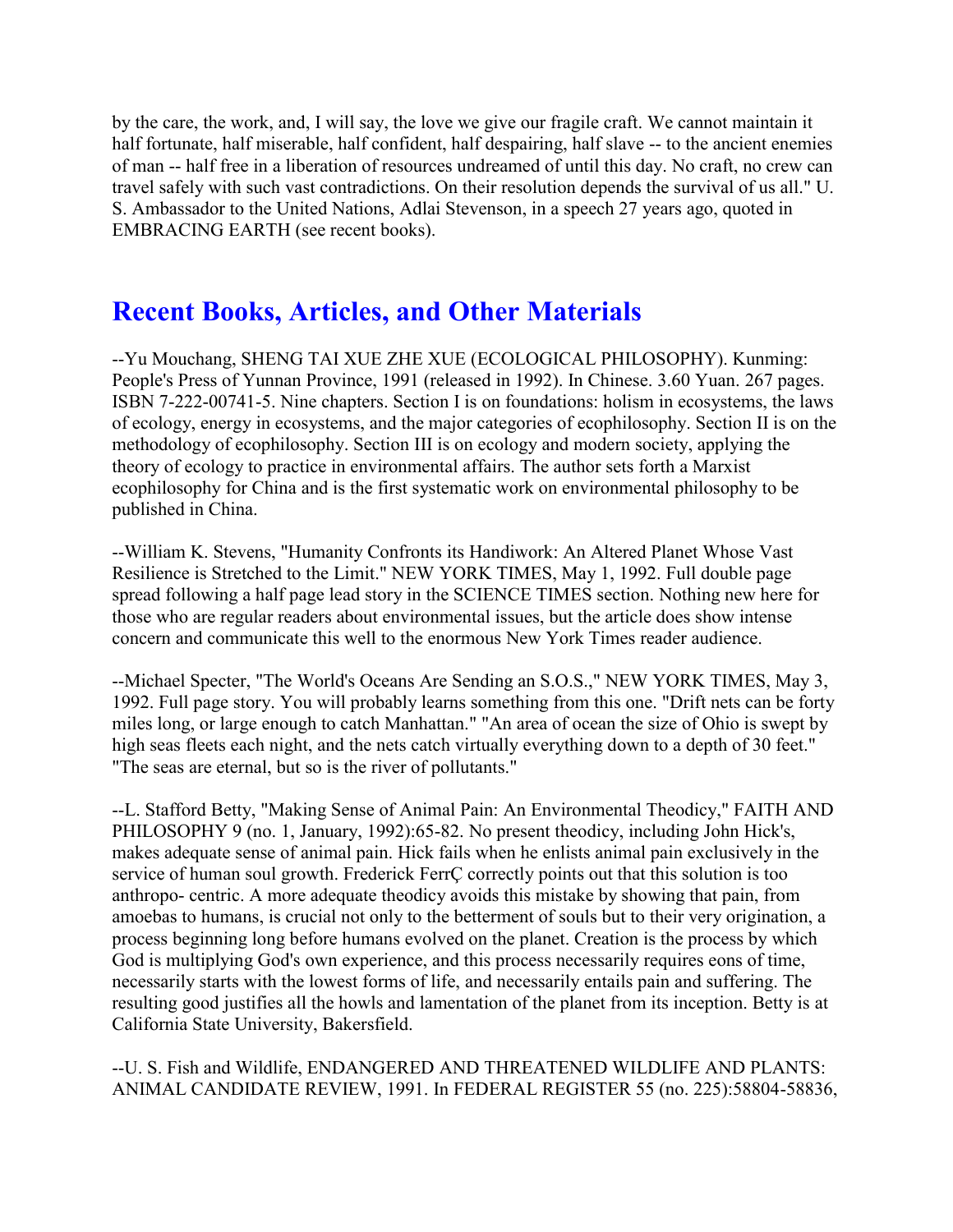November 21, 1991. A list of about 1700 animal candidates for listing as endangered species in the United States. Many are subspecies or populations.

--ZWIERZETA I MY (ANIMALS AND US), a Polish journal devoted to animal welfare, has now published issue no. 2. Articles on protests against "bloodless" bullfights, on cross country racing of horses over obstacle courses, the first installment of a concise history of animal martyrdom, on pitbulls in Poland, on the ethic of reverence for life in the light of ecology (with particular reference to Albert Schweitzer), on cruelty in business, on slaughtering practices, and on hunting.

--Eduardo Gudynas and Graciela Evia, LA PRAXIS POR LA VIDA: INTRODUCCIN A LAS METODOLOGAS DE LA ECOLOGA SOCIAL (PRAXIS FOR LIFE: INTRODUCTION TO THE METHODOLOGIES OF SOCIAL ECOLOGY). 276 pages. Paperback. Montevideo, Uruguay: CIPFE (Centro de Investigaci¢n y Promoci¢n Franciscano y Ecol¢gia) and CLAES (Centro Latino Americano de Ecolog·a Social), 1991. Gudynas is academic dean and professor at the Franciscan University of Latin America in Montevideo and in charge of environment and development programs at CLAES. Evia is a researcher and coordinator of the Latin American Network on Social Ecology.

--Eduardo Gudynas, "Una Extra§a Pareja: Los Ambientalistas y el Estado en America Latina" ("The Odd Couple: Environmentalists and the State in Latin America"), ECOLOGA POLCA (Barcelona, Spain) 3(1992):51-64.

--Eduardo Gudynas, "Pol·tica ambiental: ®Global o latinoamericana" ("Environmental Politics: Global or Latin-American?" EVIDENCIA (San JosÇ, Costa Rica) 1, no. 5, 10-12, 1991.

--TEKO-HA: BOLETIN DE LA RED LATINOAMERICA DE ECOLOGIA SOCIAL (TEKO-HA: BULLETIN OF THE LATIN-AMERICAN NETWORK ON SOCIAL ECOLOGY) is published in Spanish quarterly by the Centro Latinoamerica de Ecolog·a (Latin-American Center of Social Ecology), Casilla de Correo 13000, 11700 Montevideo, Uruguay. "Teko-ha" is an aboriginal word that includes the self in its natural environment. There are short articles, notices, issues, and, in each issue, a list of recent publications in social ecology, environmental ethics, and related fields, with particular attention to Latin America.

--Nicol s M. Sosa, ed., EDUCACION AMBIENTAL: SUJETO, ENTORNO Y SISTEMA. Salamanca, Spain, Amar£ Editions, 1989. 175 pages, paper. An anthology of seven essays on environmental education and philosophy. Sosa is professor of moral and political philosophy at the University of Salamanca, Spain.

--Donella H. Meadows, Dennis L. Meadows, and Jorgen Randers, BEYOND THE LIMITS: CONFRONTING GLOBAL COLLAPSE, ENVISIONING A SUSTAINABLE FUTURE. Post Mills, VT: Chelsea Green Publishing Co., 1992. 300 pp. \$ 19.95. A sequel to the 1972 book, THE LIMITS TO GROWTH (which sold 9 million copies in 29 languages). The ruling metaphor in the book is "overshoot," which occurs when excessive growth pushes a system beyond its limits.

Chelsea Green Press is a member of ISEE and publishes a number of books related to environmental conservation, for example: Eliot Coleman, THE NEW ORGANIC GROWER'S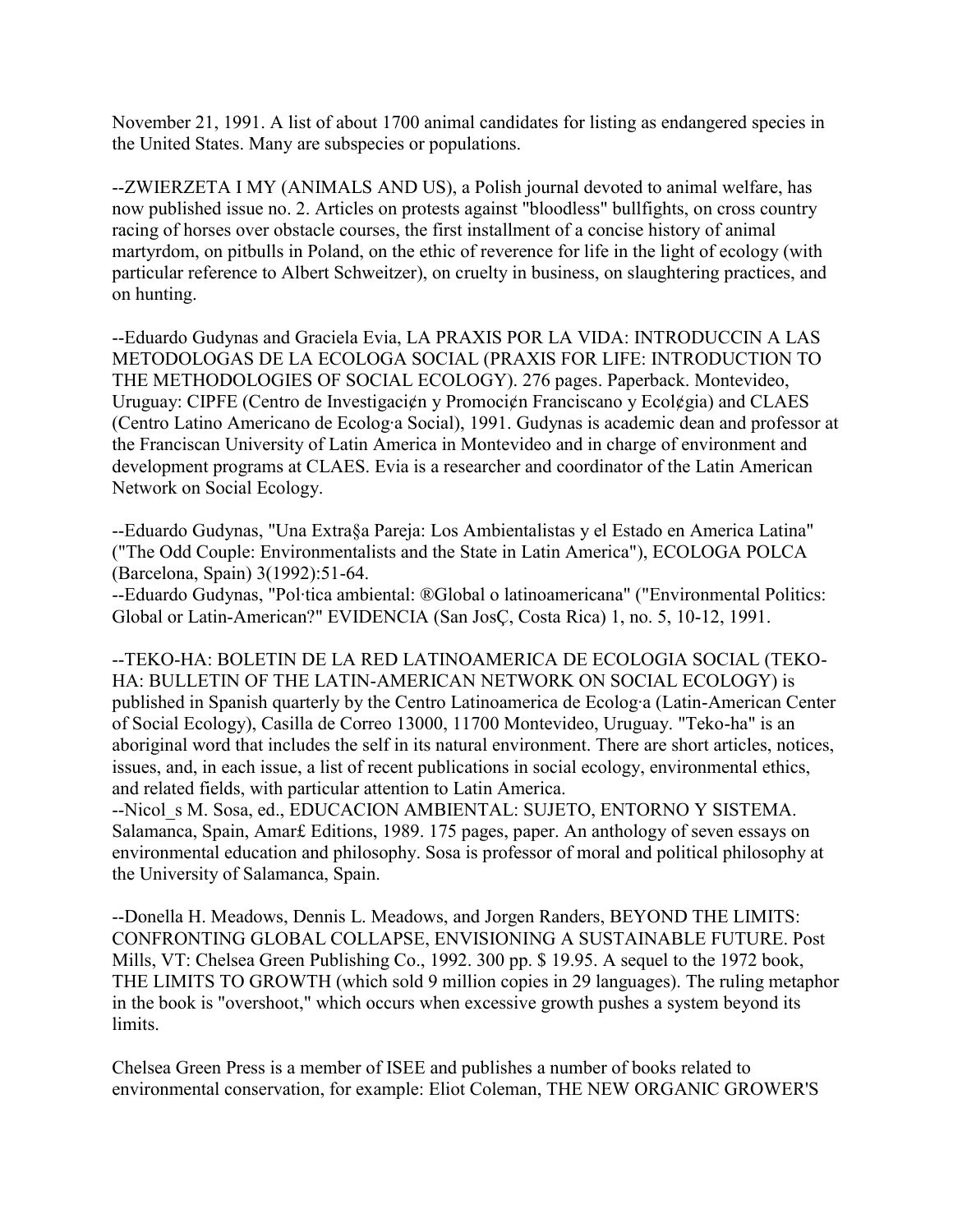FOUR SEASON HARVEST or W. Zuckerman, THE END OF THE ROAD, as well as many nature and photography books. Fax: 802/333-9092. Phone 800/639-4099.

--Murray Feshbach and Alfred Friendly Jr., ECOCIDE IN THE USSR: HEALTH AND NATURE UNDER SIEGE. New York: Basic Books, 1992. 376 pages. \$ 24. A sad tour of the human and environmental wreckage of 74 years of Communist misrule. But lest any think such fate can befall only Communists, see the next entry.

--Clive Pointing, A GREEN HISTORY OF THE WORLD. New York: St. Martin's Press, \$ 24.95. The Earth's degradation began with Adam and Eve's expulsion INTO the garden (rather than out of it), that is into agriculture, which was, in turn, followed by industry. A sweeping history of spiral and decay that leaves the land exhausted and civilization destroying itself. If Pointing is right, the Feshbach and Friendly volume (previous entry) only shows that the Communists reached this end first.

--Robert Pogue Harrison, FORESTS: THE SHADOW OF CIVILIZATION. Chicago: University of Chicago Press, 1992. 288 pages. \$ 19.95. A study of how complicated with trees and woodlands the human outlooks and civil habits have been. A comprehensive, though selective, history of forests in the Western imagination.

--Lindsey Grant, ed., ELEPHANTS IN THE VOLKSWAGEN: FACING THE TOUGH QUESTIONS ABOUT OUR OVERCROWDED COUNTRY. W. H. Freeman, 1992 272 pages,  $\hat{\mathbf{S}}$  22.95. Essays on population and development. The U. S. population today is 252 million, but based on "carrying capacity," how much human activity the country's land, air, and water resources can sustain on a long-term basis, the optimum population may be no more than 135 million. "Population growth may wipe out the progress we are trying to make in other areas of public policy."

--Theodore Roszak, THE VOICE OF THE EARTH. New York: Simon and Schuster, 1992. 368 pages. \$ 23. Ecopsychology, a blend of ecology, psychology, and cosmology, can "span the gap between the person and the planetary." Roszak wants to "carry science forward to the boundary of metaphysics."

--Frances Cairncross, COSTING THE EARTH: THE CHALLENGE FOR GOVERNMENTS, THE OPPORTUNITIES FOR BUSINESS. Cambridge, MA: Harvard Business School Press, 1992. 341 pages. \$ 24.95. Environmentalists "need to help develop incentives for industry to support human needs in the least polluting way." They must "put down their placards ... and come into the boardroom with constructive advice."

--Stephan Schmidheiny, with the Business Council for Sustainable Development, CHANGING COURSE: A GLOBAL BUSINESS PERSPECTIVE ON DEVELOPMENT AND THE ENVIRONMENT. Cambridge, MA: MIT Press, 1992. 374 pages. \$ 35 cloth, \$ 16.95 paper. Swiss industrialist Schmidheiny gathered 50 board chairs and CEO's from around the world to work out a business perspective, serving as chief advisor for business and industry to Maurice Strong, planning for the UNCED conference. "The bottom line is that the human species is living more off the planet's capital and less off its interest."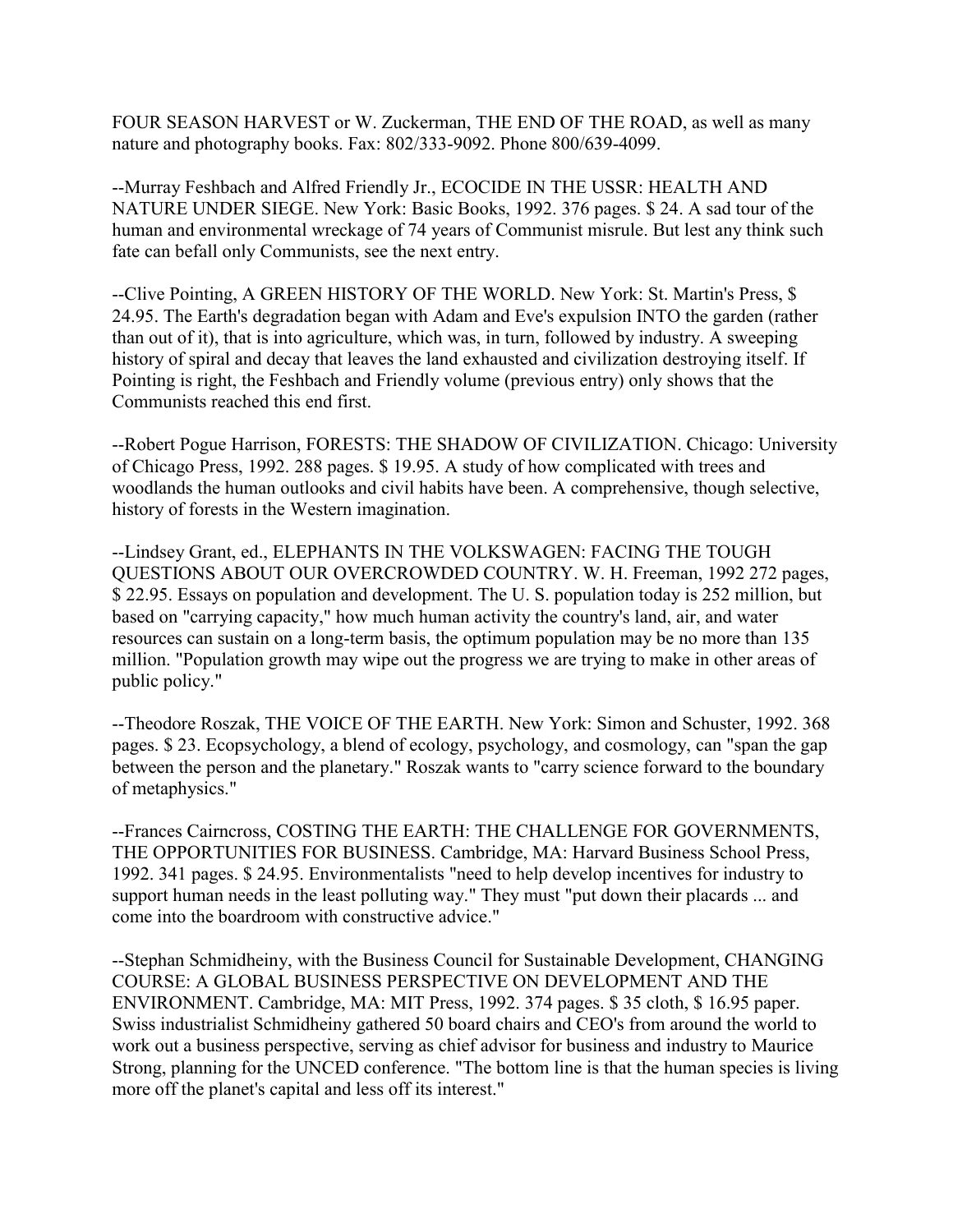--Gerard Piel, ONLY ONE WORLD: OUR OWN TO MAKE AND TO KEEP. San Francisco: W. H. Freeman, 1992. 367 pages. \$ 21.95. An excellent overview of the impact of humankind on the biosphere, tracing the agricultural and industrial revolutions and the ways in which these have disturbed ecosystems. By the founder and publisher of SCIENTIFIC AMERICAN, who writes with urgency and compassion.

--Lynton K. Caldwell and Kristin Shrader-Frechette, POLICY FOR LAND: LEGAL AND ETHICAL RELATIONSHIPS. Savage, MD: Rowman and Littlefield, 1992. Argues for a U. S. national land-use policy, something that has never been accomplished. Property rights in natural resources, such as land, need to be severely restricted and in some cases abolished. There ought to be more serious constraints governing land use to take account of environmental needs and what we increasingly know about the importance of ecological health.

--Payson R. Stevens and Kevin W. Kelley, EMBRACING EARTH. Chronicle Books, 1992. 176 pages. \$ 39.95. Recent photographs and computer images from space, beautiful and haunting images of a fragile planet undergoing natural and manmade changes.

--Gary Kowalski, THE SOULS OF ANIMALS. Available for \$ 12.50 from Culture and Animals Foundation, 3509 Eden Croft Drive, Raleigh, NC 27612.

--Tom Regan, THE PHILOSOPHY OF ANIMAL RIGHTS. A booklet for distribution from Culture and Animals Foundation (address above), \$ 2. There are bulk rates. During the past year, Regan has taken his appeal for animal rights to South Korea, Switzerland, Italy, and Spain. In the U.S., he has spoken on over fifteen campuses.

--Guiseppe Catturi, PRODURRE E CONSUMARI, MA COMME? (PRODUCE AND CONSUME, BUT HOW?). Padova, Italy: CEDAM--Casa Editrice Dot A. Milani, 1990. A discussion of environmental responsibility from the perspective of accounting, as contrasted with economics. Systems theory should be used to understand the relation of a business to others in its environment or business ecosystem, governed by the principle of consonance or harmony, finding for each business a niche in the system. Accounting should reflect responsibility beyond the confines of the business. The European Community's "Atto Unico" (Single [environmental] Act) is used as a model and guide for this interaction. Catturi is president of the Accounting Institute of the University of Siena.

--Shrader-Frechette, Kristin, NUCLEAR ENERGY AND ETHICS. Geneva: WCC Publications, 1991. 233 pp, paper. \$ 17.90.

--Donald A. Falk and Kent E. Holsinger, GENETICS AND CONSERVATION OF RARE PLANTS. New York: Oxford University Press, 1991. The result of a conference held by the Center for Plant Conservation at the Missouri Botanical Garden in 1989.

--1992 PLANT CONSERVATION DIRECTORY. Center for Plant Conservation, Missouri Botanical Garden, P. O. Box 299, St. Louis, MO 63166. 100 pages. Over 500 professionals and offices involved in conserving U. S. native plants. Rare plant laws by state. Sources for obtaining state lists of rare and endangered plants.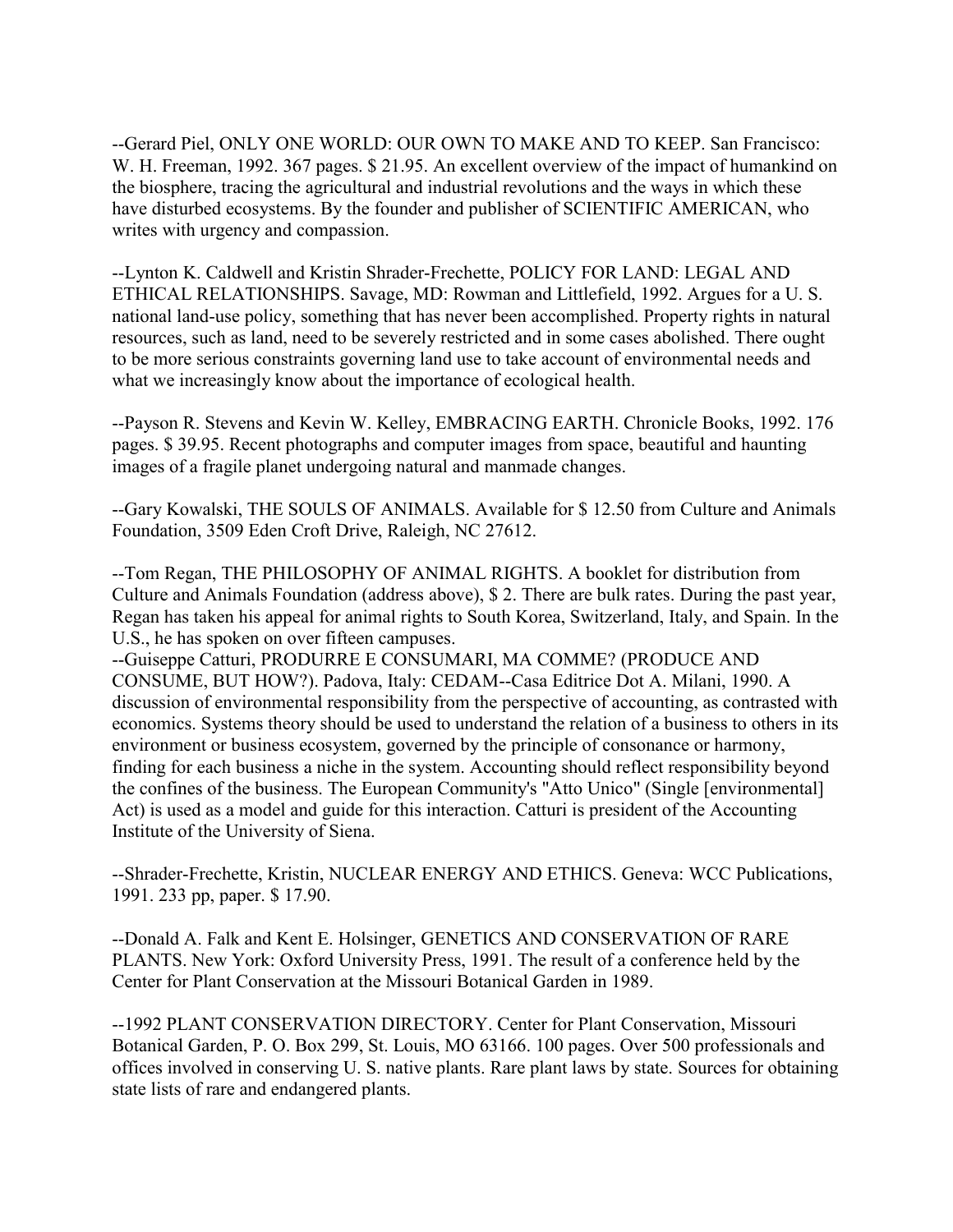--Roger Cooke, EXPERTS IN UNCERTAINTY. New York: Oxford University Press, 1991. A criticism of experts' use of subjective probabilities in environmental risk assessment. Cooke shows that environmental risk assessors systematically underestimate the environmental risks to which we are all exposed.

--Elaine Draper, RISKY BUSINESS. Cambridge, UK: Cambridge University Press, 1991. Many persons in industry are currently arguing that certain environmental toxic substances are not hazardous in general, but hazardous only to particularly susceptible individuals. Hence they argue for genetic screening to avoid hiring genetically susceptible individuals, instead of lowering work-place exposure to toxic chemicals. Draper argues against this view and, in an excellent book, takes on the entire chemical industry. Thanks to Kristin Shrader-Frechette for these two entries.

--David Rothenberg, IS IT PAINFUL TO THINK? CONVERSATIONS WITH ARNE NAESS University of Minnesota Press, 1992. 248 pages, \$ 44.95 cloth, \$ 16.95 paper. Rothenberg presents "the grand old man of natural philosophy in his own words." What emerges is "the personal vision of a life imbued with ecology, which reveals in most human terms how respect for and contact with the natural world can provide a foundation for a total view of the vast problems of humanity and our place in the world."

--Peter Reed and David Rothenberg, eds., WISDOM IN THE OPEN AIR: THE NORWEGIAN ROOTS OF DEEP ECOLOGY. University of Minnesota Press, 1992. 288 pages. \$ 44.95 cloth, \$ 18.95 paper. A collection of papers by prominent Norwegian thinkers on humanity and nature, most never before published in English.

--Eugene C. Hargrove, ed., THE ANIMAL RIGHTS/ENVIRONMENTAL ETHICS DEBATE: THE ENVIRONMENTAL PERSPECTIVE. Albany: State University of New York Press, 1992. 273 pages. Paper. A collection of eleven essays documenting the history of the animal rights/environmental ethics debate. Papers by Richard A. Watson, J. Baird Callicott, Bryan G. Norton, Paul W. Taylor, Mary Midgley, Eugene C. Hargrove, Mary Anne Warren, Mary Midgley, and John A. Fisher, all previously published but here gathered together for the first time. A wide variety of views is represented, which provides significant amounts of material for classroom discussion.

--David E. Cooper and Joy A. Palmer, THE ENVIRONMENT IN QUESTION: ETHICS AND GLOBAL ISSUES. London: Routledge, 1992. 272 pages. Paper \$ 16.95, cloth \$49.95. Articles: Barry S. Gower, "What Do We Owe Future Generations"; Jennifer Trusted, "The Problem of Absolute Poverty: What Are Our Moral Obligations to the Destitute?"; Mary Midgley, "Towards a More Humane View of the Beasts?"; Robert F. Prosser, "The Ethics of Tourism"; F. G. T. Holliday, "The Dumping of Radioactive Waste in the Deep Ocean: Scientific Advice and Ideological Persuasion"; Philip Neal, "The Ocean Environment: Marine Development, Problems, and Pollution"; Joy A. Palmer, "Destruction of the Rain Forests: Principles or Practices"; Robert Allison, "Environment and Water Resources in the Arid Zone"; Philip Neal, "Air Pollution - with Special Reference to Acid Rain, the Greenhouse Effect and Ozone Layer Depletion"; Holmes Rolston, III, "Challenges in Environmental Ethics"; C. A. Hooker, "Responsibility, Ethics and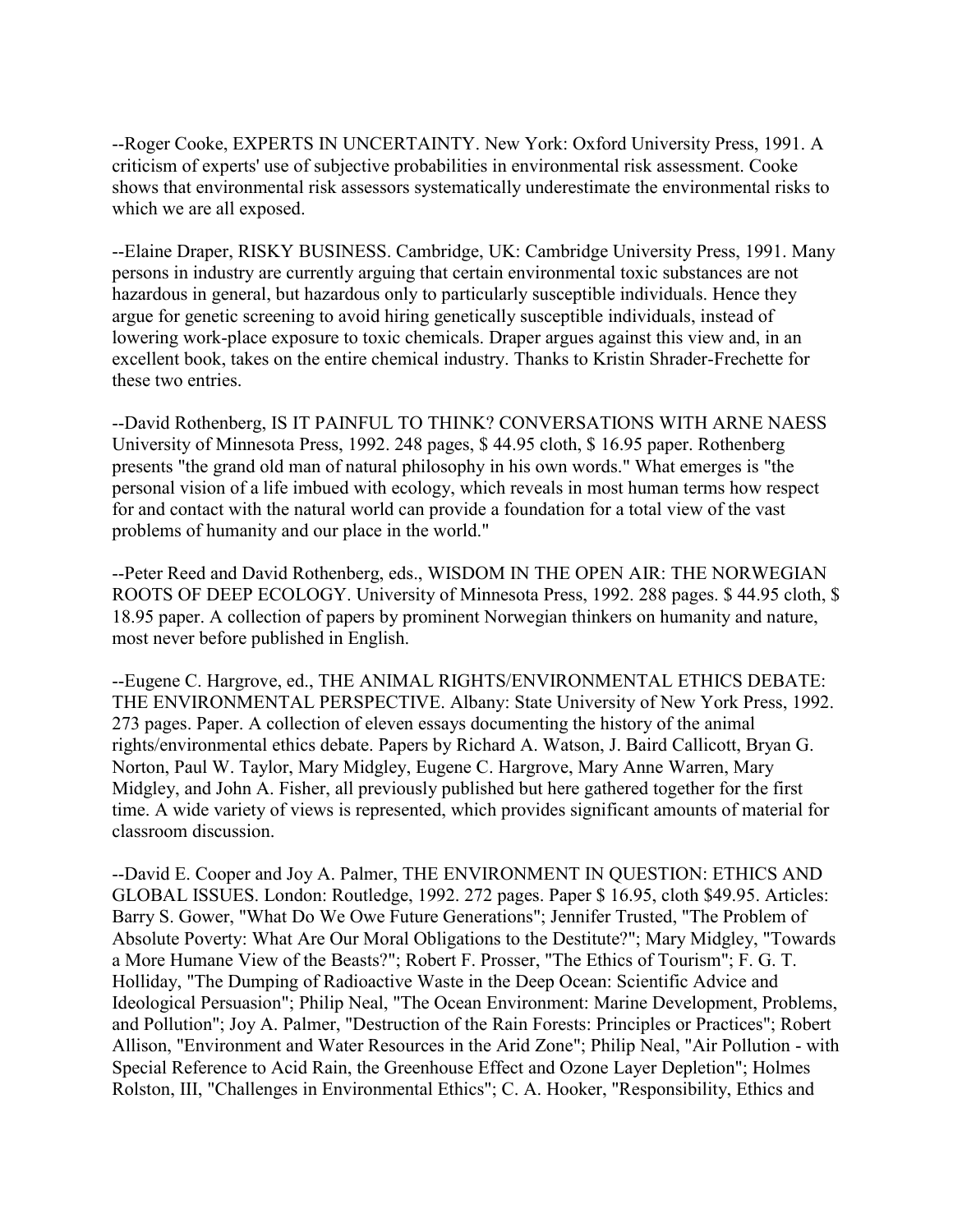Nature"; David E. Cooper, "The Idea of Environment"; Joy A. Palmer, "Towards a Sustainable Future"; Vandana Shiva, "Recovering the Real Meaning of Sustainability"; Mark Sagoff, "Technological Risk: A Budget of Distinctions"; Rosemary J. Stevenson, "Thinking, Believing and Persuading: Some Issues for Environmental Activists" and Stephen Sterling, "Rethinking Resources." Cooper is professor of philosophy, Palmer is lecturer in education, at the University of Durham.

--ENVIRONMENTAL VALUES, issue no. 2, is in print. Articles: Bryan Norton, "Sustainability, Human Welfare and Ecosystem Health"; Mary Midgley, "Beasts Versus the Biosphere?"; David Rothenberg, "Individual or Community? Two Approaches to Ecophilosophy in Practice"; Richard B. Howarth, "Intergenerational Justice and the Chain of Obligation"; Brian Furze, "Ecologically Sustainable Rural Development and the Difficulty of Social Change"; Anthony M. Friend, "Economics, Ecology and Sustainable Development: Are They Compatible?" This is the most recently launched journal in environmental ethics and policy. Contact Alan Holland, Lancaster University, Lancaster LA1 4YT, United Kingdom.

--FISHERIES (American Fisheries Society), vol. 17, no. 3, May-June 1992, is a special issue devoted to biodiversity and conservation of endangered fishes. A sample article: Robert M Hughes and Reed F. Noss, "Biological Diversity and Biological Integrity: Current Concerns for Lakes and Streams."

--UNDERCURRENTS: A JOURNAL OF CRITICAL ENVIRONMENTAL STUDIES is a journal produced by graduate students of the Faculty of Environmental Studies, York University, 4700 Keele Street, North York, Ontario M3J 1P3, Canada, now in its fourth issue.

--Bruce R. Reichenbach, "On Obligations to Future Generations," PUBLIC AFFAIRS QUARTERLY 6(1992):207-225.

### **Videotapes and media**

GILBANE GOLD. An excellent discussion starter produced by the National Society of Professional Engineering Education Foundation. An electronics firm has been doing well and producing wastes at acceptable pollution levels, the waste going into a city sewage system that recycles the waste as a useful fertilizer, selling it as "Gilbane gold." But a new contract will step up pollutant levels to what some fear are unacceptable levels of risks. Dispute within the company and whistleblowing by a young engineer, threatened with the loss of his job. Contact National Institute for Engineering Ethics, National Society of Professional Engineering Education Foundation, 1420 King Street, Alexandria, VA 22314. About 20 minutes. About \$ 85.00. Phone 703/684-2833. Also available through American Society of Mechanical Engineering, Western Regional Office, 21 Tamal Vista Blvd, Suite 137, Corte Madera, CA 94925-1114. Phones 800/624-9002, 415/927-2020.

A TOWN MEETING ON THE EARTH SUMMIT. 60 minutes. Aired on PBS May 29, 1992. A panel consisting of Maurice Strong, Secretary-General of UNCED, Albert Gore, U. S. Senator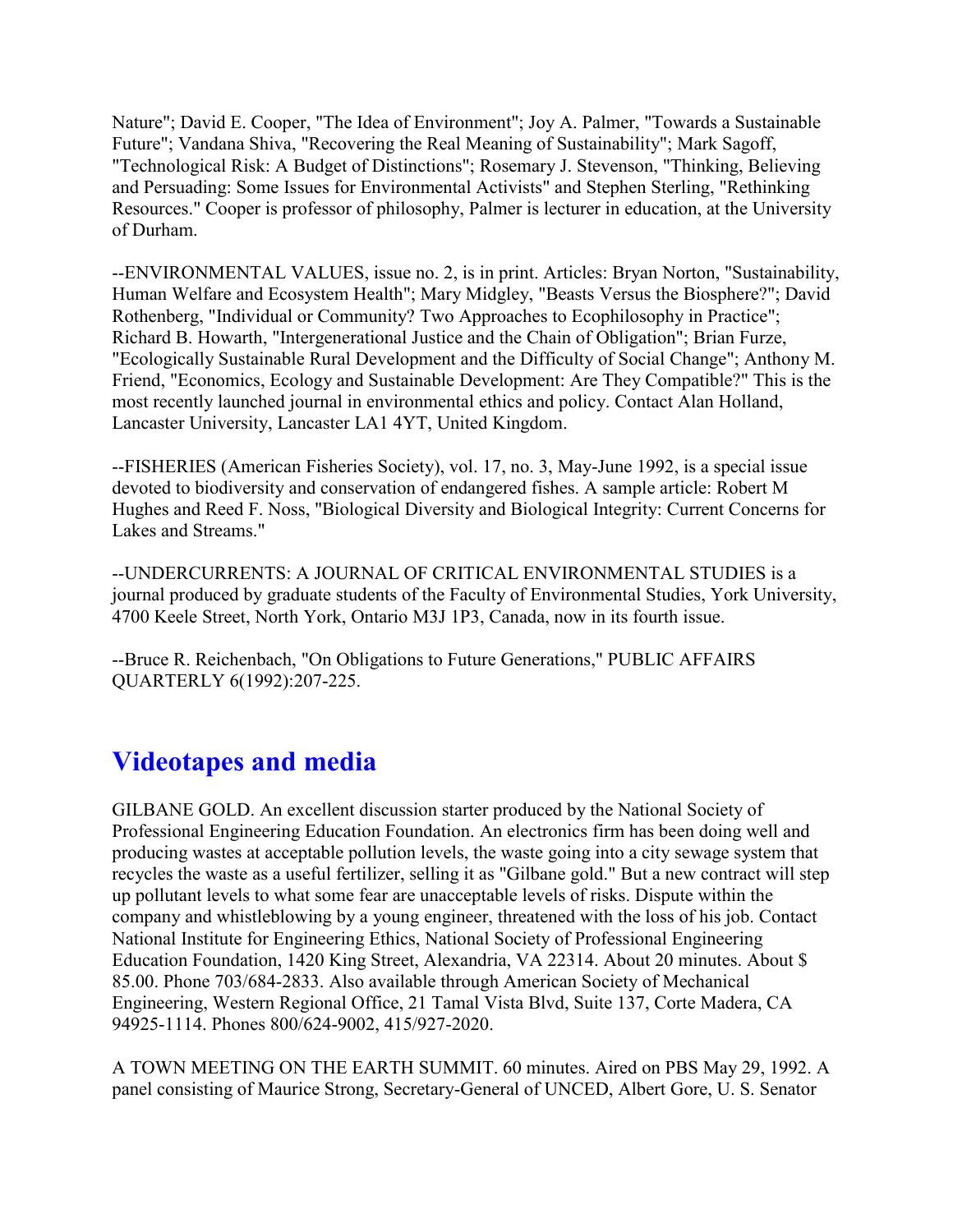from Tennessee and a speaker at UNCED, Vandana Shiva, a prominent Indian ecologist and advisor to the Third World Network, Anna Toni, chair of Actionaid and a Brazilian, and Curtis Bohlen, head of the U.S. Delegation to the UNCED Preparatory Committee. Moderated by Robert S. Hirschfield, professor of political science at City University of New York. A rather lively discussion of the issues, though all talking heads. Taped before UNCED, but explores the main issues, and remains largely relevant. There is even some historical benefit in seeing it now after the summit. Includes some politely aggressive attacks on the United States and Northern lifestyles. Available for \$ 75 or \$ 100 by your University Media section (depending on their relationship to PBS programming). Contact PBS Adult Learning Satellite Service, 1320 Braddock Place, Alexandria, VA 22314. Fax 703/739-8495.

"The Greening of God," was a segment of National Public Radio's "New Dimensions" Show, aired during the week of June 8-14.

THE SECRET WORLD OF BATS, produced by Bat Conservation International, aired May 29 on CBS, prime time, 60 minutes. The film won the Great Prize at the Grenoble Film Festival and was selected Best Science Documentary at the Paris International Television Festival. All aspects of bat behavior and conservation, courtship, flower pollination and prey capture, including some breath-taking slow motion. Contact Bat Conservation International, Inc., P. O. Box 162603, Austin, TX 78716. Phone 512/327-9721.

### **Issues**

Faced with the worst drought in southern Africa in this century, wildlife authorities in Zimbabwe are killing 5,000 impalas and 2,000 elephants both to use the meat for humans who need food and to cull the herds to the carrying capacity of their habitat.

Black rhinoceros populations in Africa have dropped to less than 3,000, down from 65,000 in 1976. Poaching is the main problem. Rhinoceros horns can bring thousands of dollars on the markets of Asia, where the powered horn is believed to enhance sexual potency, and in the Yemen, where the horn is coveted for dagger handles. A major concern is Zimbabwe, which has tried to leave its remaining rhinos free-ranging, dehorning many of them. But poachers continue. Other African nations have their rhinos increasingly on fenced and guarded reserves. Extinction in the wild may be imminent. Story in NEW YORK TIMES, July 7, 1992.

Mrithi has been shot and killed for unknown reasons. Mrithi, in Rwanda's Parc des Volcans bordering Uganda, was the dominant male in a mountain gorilla group (known as Group 13) that was habituated to humans, including tourists as visitors. Mrithi was the silverback male seen most often and intimately in GORILLAS IN THE MIST. By estimate of an authority in Rwanda, Mrithi and his family brought more than \$ 500,000 in tourist revenue to Rwanda each year. Story in CHRISTIAN SCIENCE MONITOR, June 15, 1992.

The U. S. Supreme Court has said that in some cases the state must compensate private property owners for the economic effects of environmental regulation and restriction. The case involved a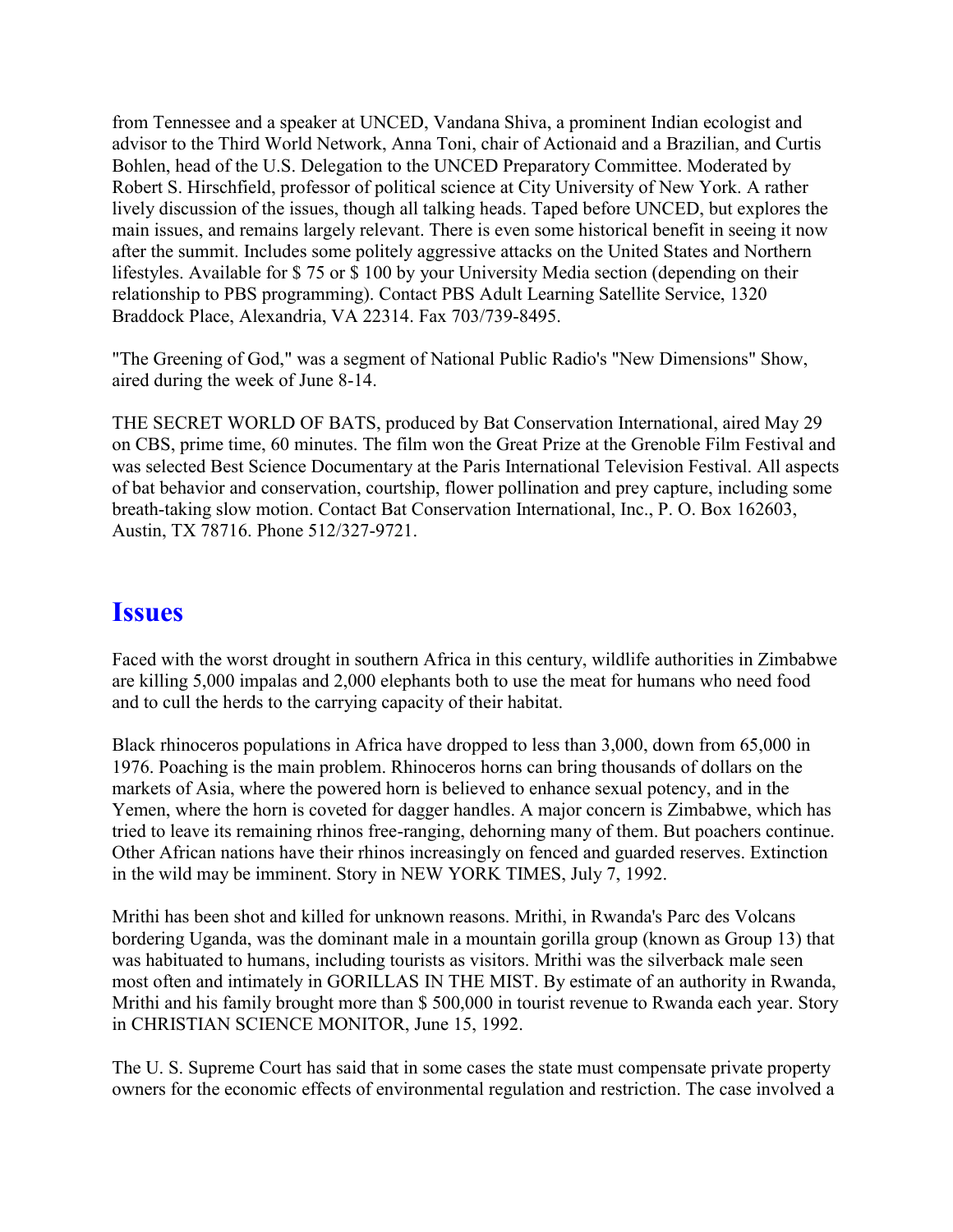South Carolina landowner who bought two beachfront lots to develop, but the state instituted new regulations prohibiting further building on the fragile coastline. Government must compensate when land-use regulations prohibit "all economically beneficial uses in the name of the common good." But the court stopped far short of the ringing endorsement of private property rights that many advocates had hoped for. It implied that government will not be economically inhibited from imposing reasonable environmental regulations that leave landowners with some use options.

The U.S. Supreme Court in a 7-2 decision (while Bush was at Rio) held that private persons and organizations do not have standing to sue under the Endangered Species Act as this applies to U.S.- financed projects in foreign nations, unless they can show actual or imminent injury to the persons bringing the suit. The Endangered Species Act of 1973 requires federal agencies to consult with the Secretary of Interior to insure that projects are not likely to jeopardize endangered species. The law was applied to U.S. projects abroad until 1986 when the Reagan administration revised a regulation to confine the law to the United States and the high seas. Defenders of Wildlife and other groups sued and won in lower courts, overturned by the recent Supreme Court decision. In a stinging dissent, Harry Blackmun, joined by Sandra Day O'Connor, described the majority opinion as "a slash-and-burn expedition through the law of environmental standing."

The majority held that they did not address the merits of the legislation at all but addressed only the court-access issue. The high court has held that the U. S. Constitution requires plantiffs, to proceed with lawsuits, must offer evidence that they have suffered harm that was "concrete and particular," that the harm was caused by the defendant's conduct and that the court has some ability to redress the harm. The court interpreted these requirements loosely in the 1970's but has toughened its approach more recently.

"The God Squad is a group of people, of which I am a minor divinity, which has the power to blow away a species." U.S. Environmental Protection Agency Chief William Reilly, on the Endangered Species Committee's decision to go ahead and cut 1,700 acres of ancient forest in the Pacific Northwest that is home to the threatened northern spotted owl. Reilly was overridden by others, including Manuel Lujan, U. S. Interior Secretary. Quoted in TIME, June 15, 1992, p. 35.

The Chinese Parliament has voted to build the controversial Three Gorges Dam in the Yangtse River basin. Over 1.1 million persons will have to be relocated. Construction is expected to take 18 years, and the Ministry of Water Resources is spending \$ 769 million on preparatory work next year. Debate over the dam has continued for thirty years, and the government has alternatively favored and disfavored the dam a half dozen times in the past. Story in CHRISTIAN SCIENCE MONITOR, May 27, 1992.

Tom Knudson, a reporter for the SACRAMENTO BEE, received a Pulitzer Prize for his series, "Majesty and Tragedy: The Sierra in Peril," published in the BEE last year. The series focused attention on Forest Service management of California's Sierra Nevada mountains, as well as exploring other factors that plague the Sierra ecosystem.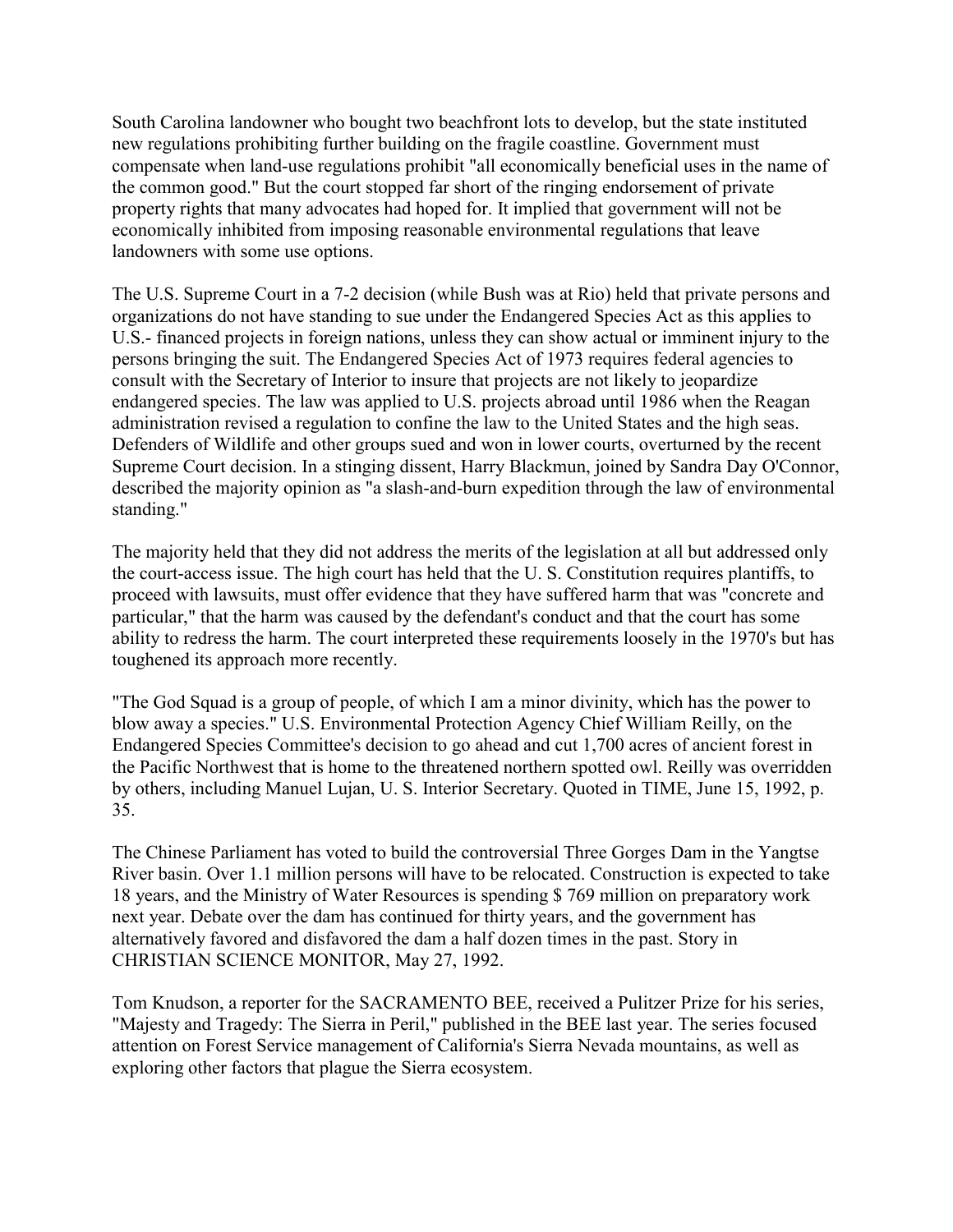Nature in the raw. TV nature programs are showing more and more violence in nature: lions eating their cubs, killer whales flailing their prey, lots of blood and gore. David Attenborough's 12 part series, "Trials of Life," is one such series. "This is not really nature in the raw," says a spokesman for National Geographic Television, "but nature going about its business." The new look also includes more copulating. Others wonder how much of this, like violence and sex among humans on TV, is an effort to grab more audience in a highly competitive market--media going about its business. Story in NEW YORK TIMES, June 14, 1992, p. 6E.

## **Recent and Upcoming Events**

--July 11-13. Second World Congress on Violence and Human Coexistence, Montreal. ISEE session. See details earlier.

--July 11-19. Breaking Through and Deep Ecology Workshop, in Sangre de Cristo Mountains, southern Colorado. Cost, \$725. Leaders include Dolores LaChapelle and Rick Medrick. Contact Rick Medrick, Outdoor Leadership Training Seminars, Box 20281, Denver, CO 80220. Phone 800/331-7238.

--July 26-31. Ethics: Practice and Teaching. A workshop sponsored by the Hastings Center and others. Colorado College, Colorado Springs, CO. One of a half dozen sessions is environmental ethics, led by Strachan Donnelley. Contact: The Ethics Workshop, The Poynter Center, 410 N. Park Avenue, Bloomington, IL 47405. Phone 812/855-0261.

--July 25-August 1. "Global Ecology and Human Destiny," will be the theme of the Star Island Conference, the annual conference of the Institute on Religion in an Age of Science (IRAS), held on Star Island, a Unitarian retreat center off the coast of Portsmouth, NH. Speakers include Holmes Rolston, Frederick FerrÇ, and Paul E. Lutz. Contact the conference chair, Karl Peters, Department of Philosophy and Religion, Rollins College, Winter Park, FL 32789.

--July 31-August 1. The North American Society for Social Philosophy at Davidson College, with sessions on environment. See earlier.

--August 7-8, Society for Business Ethics meets at Las Vegas, NV, with papers on business and environment. See earlier.

--August 17-21. Mountain Learning Center-Deep Ecology Workshop, Silverton, Colorado. Presenters include George Sessions, Delores LaChapelle, David Abram, Rick Medrick, and Max Oelschlaeger. Cost \$ 350. Contact: Way of the Mountain Learning Center, P. O. Box 542, Silverton, CO 81433. Phone 303/387-5729.

--September 23-26. "The Biophilia Hypothesis: Empirical and Theoretical Investigations," limited participation conference, Woods Hole, MA. Papers by Stephen Kellert, E. O. Wilson, Jared Diamond, Madhav Gadgil, Aaron Katcher, Barry Lopez, Lynn Margulis, Gary Nabhan, Gordon Orians, David Orr, Holmes Rolston, Michel SoulÇ. James Tooby, on human genetic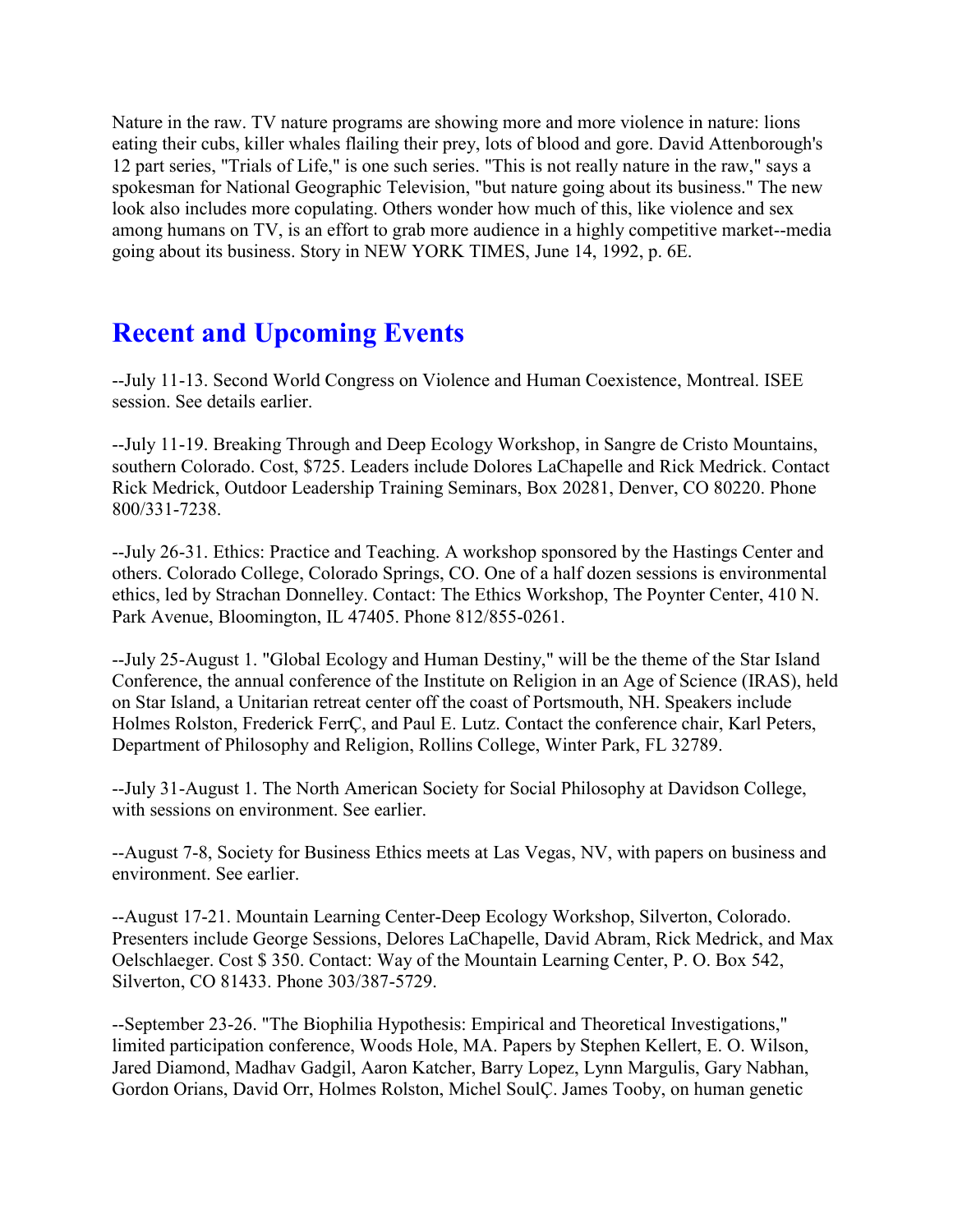dispositions to love and care for the natural world.

--September 25-27, "Ecopolitics VI: An International Conference on the Environment, Society and Politics," in Melbourne, Australia. Contact Ian Thomas, Ecopolitics VI Secretariat, Faculty of Environmental Design and Construction, Royal Melbourne Institute of Technology, GPO Box 2476V, Melbourne 3001, Vic., Australia. Proceedings of the 1991 Ecopolitics V are now available, \$ 45 Australian, contact Ronnie Harding, Centre for Liberal and General Studies, University of New South Wales, PO Box 1, Kensington, NSW. 2033, Australia.

--October 2-4, "Human Ecology: Crossing Boundaries," Sixth Meeting of the Society for Human Ecology, Snowbird, Utah. The meeting emphasizes the role of human ecology in spanning boundaries between traditional disciplines, theory and practice, individuals and society and the social, biological, and physical environments. A wide variety of papers and presentations is planned, including environmental ethics. Contact: Scott D. Wright, FCS Department, University of Utah, 228 AEB, Salt Lake City, Utah 84112. Phone 801/581-8750. Fax 801/581-3007.

--October 9-11, Creation, Ecology, and Ethics, conference at the Nordic Hills Resort, near Chicago, IL. This is sponsored by an interseminary team, the Bible and Theology Project. Holmes Rolston, III is a keynote speaker. Contact: George H. Kehm, Professor of Theology, Pittsburgh Theological Seminary, 616 North Highland Avenue, Pittsburgh, PA 15206-2596.

--October 29-31, Philosophy of Science Association, Chicago. There are sessions of interest to persons interested in the biological foundations of environmental ethics, for example, Richard Burian, "A Defense of the Propensity Interpretations of Fitness," or Kristin Shrader-Frechette and E. D. McCoy, "Community Ecology, Scale, and the Instability of the Stability Concept."

--November 8-12. Society of Environmental Toxicology and Chemistry (SETAC), 13th Annual Meeting, Cincinnati, Ohio. With a session on "Environmental Ethics, Science, and Society." Contact Eric Hol, c/o TIWET, P. O. Box 709, Pendleton, SC 29670. Phone 803/646-2317.

--November 8-12. Environmental Ethics: Implications for Natural Resource Management, in the Lake Placid/Saranac High Peaks area of upstate New York. Holmes Rolston is a speaker, also Laura Westra. Sponsored by Environmental Systems Associates, and others. Contact Frank P. Dorchak, Jr., Environmental Systems Associates, Box 69, RR 2, Rt. 11B, Dickinson, NY 12930.

--November 12. The Society of Environmental Toxicology and Chemistry (SETAC) meets in Cincinnati, OH, with a session on "The Role of Environmental Ethics." Speakers include Eugene Hargrove and Laura Westra.

--November 30-December 3. Circumpolar Universities Cooperation, 3rd Conference in Rovaneimi, Finland. With sections on "Environmental Problems and Strategies in the Circumpolar North," on "International Cooperation in Circumpolar Development," and others. Rovaniemi, the administrative capital of Lapland, lies right on the Arctic Circle. Tours are being organized to the Wilderness in the Finnish Lapland. Contact: Professor Esko Riepula, University of Lapland, P. O. Box 122, 96101 Rovaniemi, Finland. Phone: 358-60-324 207. Fax 358-60- 3241.